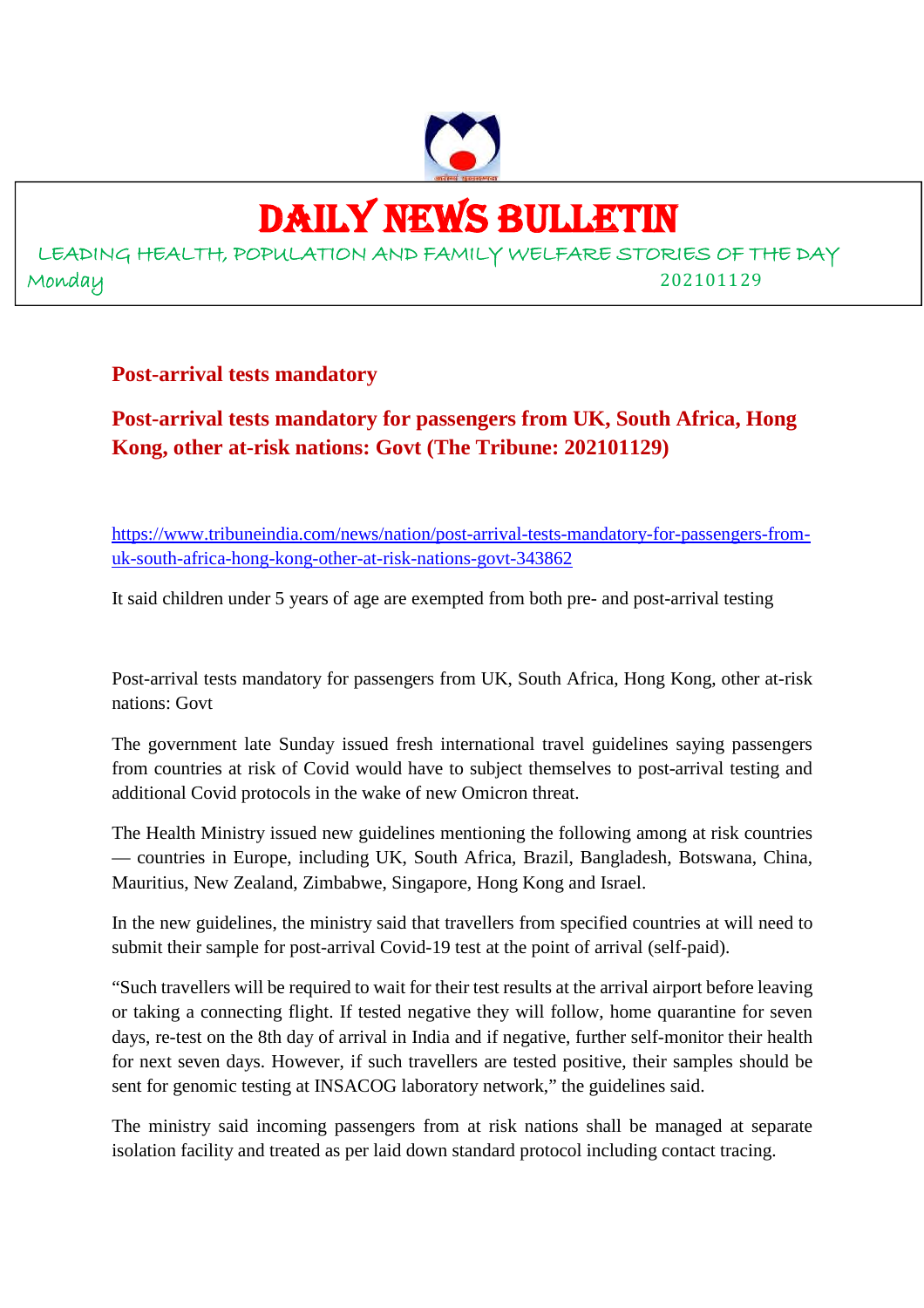"The contacts of such positive cases should be kept under institutional quarantine or at home quarantine monitored strictly by the concerned state government as per laid down protocol. Travellers from countries excluding those countries at risk, will be allowed to leave the airport and shall self-monitor their health for 14 days' post arrival. A sub-section (5 per cent of the total flight passengers) shall undergo post-arrival testing at random at the airport on arrival. The five per cent of such travellers in each flight shall be identified by the concerned airlines (preferably from different countries)," said the ministry.

It said children under 5 years of age are exempted from both pre- and post-arrival testing. However, if found symptomatic for Covid-19 on arrival or during home quarantine period, they shall undergo testing and treated as per laid down protocol.

# **Domestic Violence**

# **Over 70% women in 11 states, 1 UT never told anyone about violence experienced by them: Survey(The Tribune: 202101129)**

https://www.tribuneindia.com/news/nation/over-70-women-in-11-states-1-ut-never-toldanyone-about-violence-experienced-by-them-survey-343856

The proportion of such women was over 80 per cent in four states and one union territory

Over 70% women in 11 states, 1 UT never told anyone about violence experienced by them: Survey

Over 70 per cent women in 11 states and one union territory never sought help or told anyone about the violence experienced by them, the latest National Family Health Survey (NFHS) found.

According to NFHS-5, the proportion of such women was over 80 per cent in four states and one union territory—Assam (81.2 per cent), Bihar (81.8 per cent), Manipur (83.9 per cent), Sikkim (80.1 per cent), and Jammu and Kashmir (83.9 per cent).

Tripura (76 per cent), Telangana (71 per cent), West Bengal (76.3 per cent), Maharashtra (76.4 per cent), Goa (75.7 per cent), Gujarat (70.6 per cent) and Andhra Pradesh (79.7 per cent) are the other states where more than 70 per cent women never sought help or told anyone about the violence experienced by them.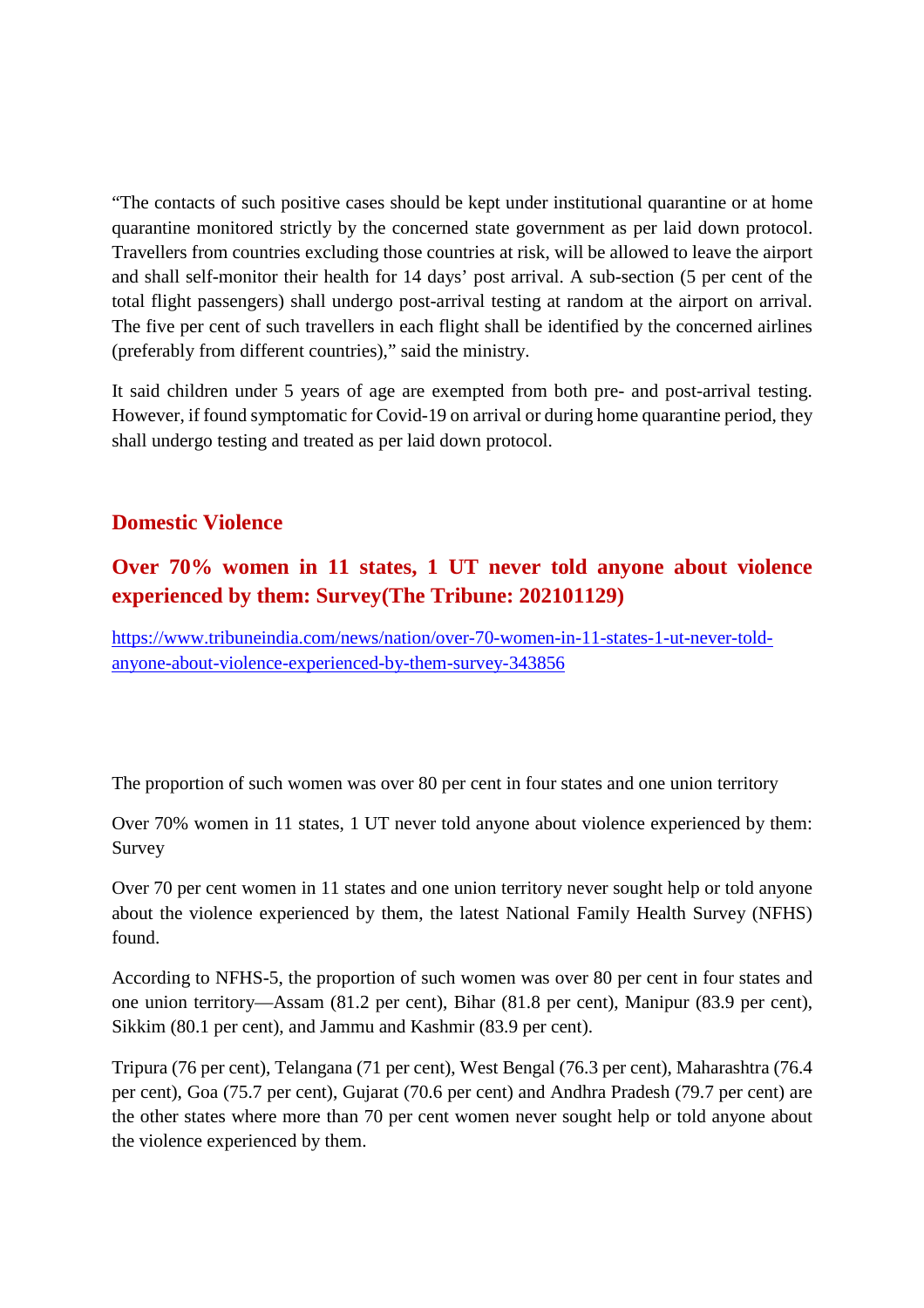Less than 10 per cent women sought help to escape from physical violence in eight states— Assam (6.6 per cent), Andhra Pradesh (7.7 per cent), Bihar (8.9 per cent), Goa (9.6 per cent), Himachal Pradesh (9.6 per cent), Jammu and Kashmir (7.1 per cent), Manipur (1.2 per cent), and Nagaland (4.8 per cent).

The sources of help for those who sought it included their own family, husband's family, neighbour, police, lawyer and religious leader.

The types of spousal violence experienced by the women were cuts, bruises, aches, eye injuries, broken bones, severe burns, broken teeth, sprains and dislocations among others. —PTI

#### **WHO**

# **Not yet clear if Omicron more transmissible, causes severe disease, says WHO (The Tribune: 202101129)**

https://www.tribuneindia.com/news/world/not-yet-clear-if-omicron-more-transmissiblecauses-severe-disease-says-who-344171

There is currently no information to suggest that symptoms associated with Omicron are different from those from other variants, the WHO says

Not yet clear if Omicron more transmissible, causes severe disease, says WHO

The World Health Organisation has said it is "not yet clear" whether the newly-detected coronavirus variant Omicron is more transmissible or causes more severe disease compared to other variants, including the highly-transmissible and globally prevalent Delta variant.

"There is currently no information to suggest that symptoms associated with Omicron are different from those from other variants," the WHO said.

It added that initial reported infections were among university studies - younger individuals who tend to have more mild disease - but understanding the level of severity of the Omicron variant will take days to several weeks

Amid concerns over the detection and transmissibility of B.1.1.529, designated by the WHO as a "variant of concern", the global health organisation said on Sunday that even as researchers in South Africa and around the world are conducting studies to better understand many aspects of Omicron and will continue to share the findings of these studies as they become available, "it is not yet clear whether Omicron is more transmissible (eg more easily spreads from person to person) compared to other variants, including Delta".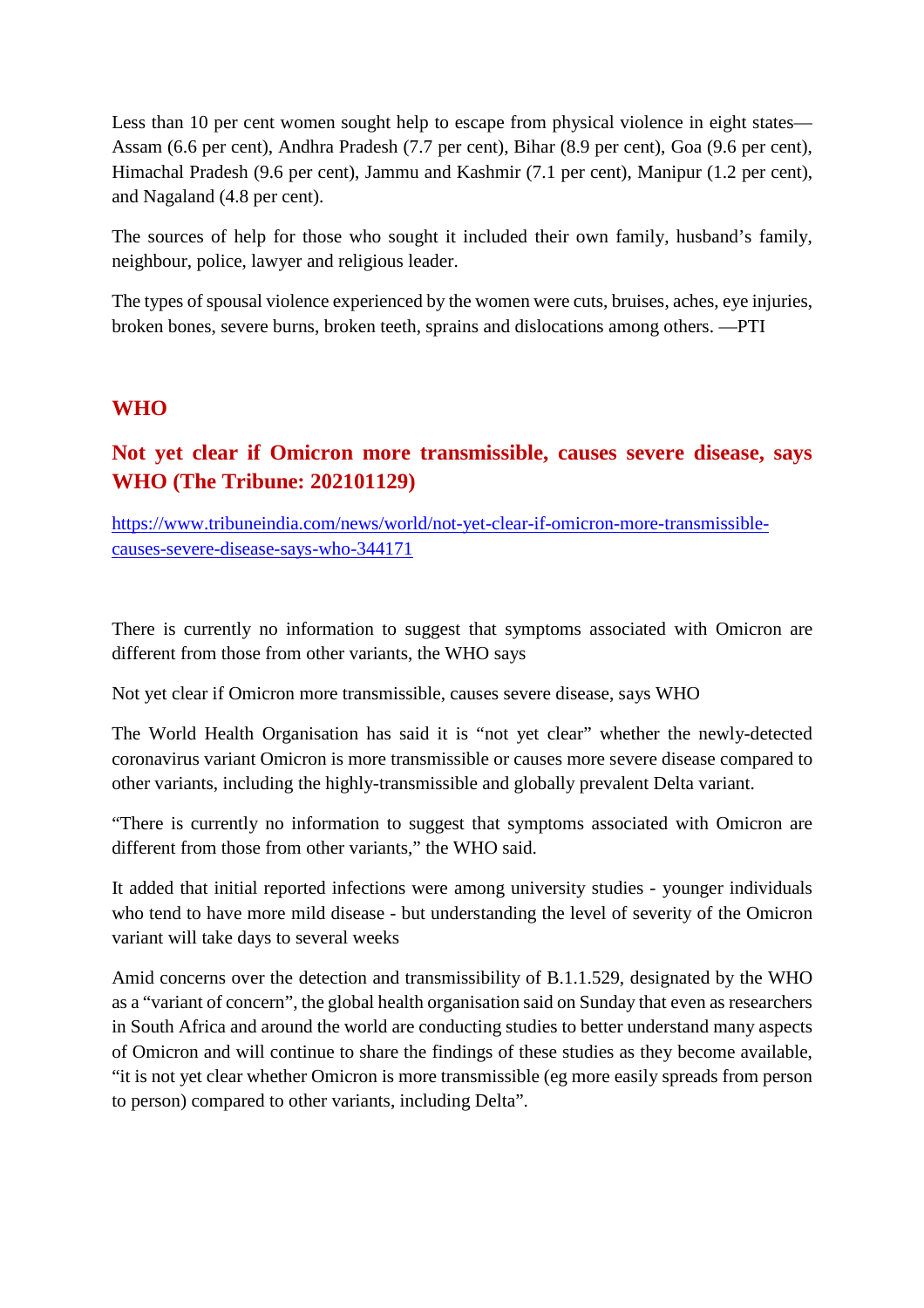It said the number of people testing positive has risen in areas of South Africa affected by this variant, but epidemiologic studies are under way to understand if it is because of Omicron or other factors.

On the severity of disease caused by the variant, the WHO said, "It is not yet clear whether infection with Omicron causes more severe disease compared to infections with other variants, including Delta."

It noted that preliminary data suggest that there are increasing rates of hospitalisation in South Africa "but this may be due to increasing overall numbers of people becoming infected, rather than a result of specific infection with Omicron".

The WHO said all variants of Covid, including the Delta variant that is dominant worldwide, can cause severe disease or death, in particular for the most vulnerable people and thus prevention is always the key.

WHO Director-General Tedros Adhanom Ghebreyesus said the Omicron variant reflects the threat of prolonged vaccine injustice. PTI

# **New Covid variant**

# **Safeguards needed to check fresh outbreak (The Tribune: 202101129)**

https://www.tribuneindia.com/news/editorials/new-covid-variant-343204

DAYS after senior medical officers of the country like the AIIMS Director and the ICMR chief were quoted as saying that a third wave of Covid-19 comparable to the magnitude of the first and second waves was unlikely in the country and that no booster dose of the vaccine was required as of now, reports of a new strain of the coronavirus being detected in some African countries has triggered a fresh alarm, with the Union Health Ministry asking the states to screen and test travellers coming from the countries in which the presence of the variant had been confirmed. The report also came on a day when the Delhi High Court asked the government to clear its stand on booster doses and also referred to the conflicting debate on inoculating children.

Countries in Europe, like Germany, Austria, the Netherlands and Russia, have already reported a fresh outbreak of Covid-19 because of factors like waning immunity and vaccine hesitancy, even as India has sought to resolve the row over the international acceptability of its vaccines and validity of vaccination proof while stepping up the inoculation drive. But with a substantial number yet to be covered fully, the possibility of a resurgence remains. With fully vaccinated cases also contracting the new strain, the importance of testing and tracking, along with precautionary measures, cannot be underestimated.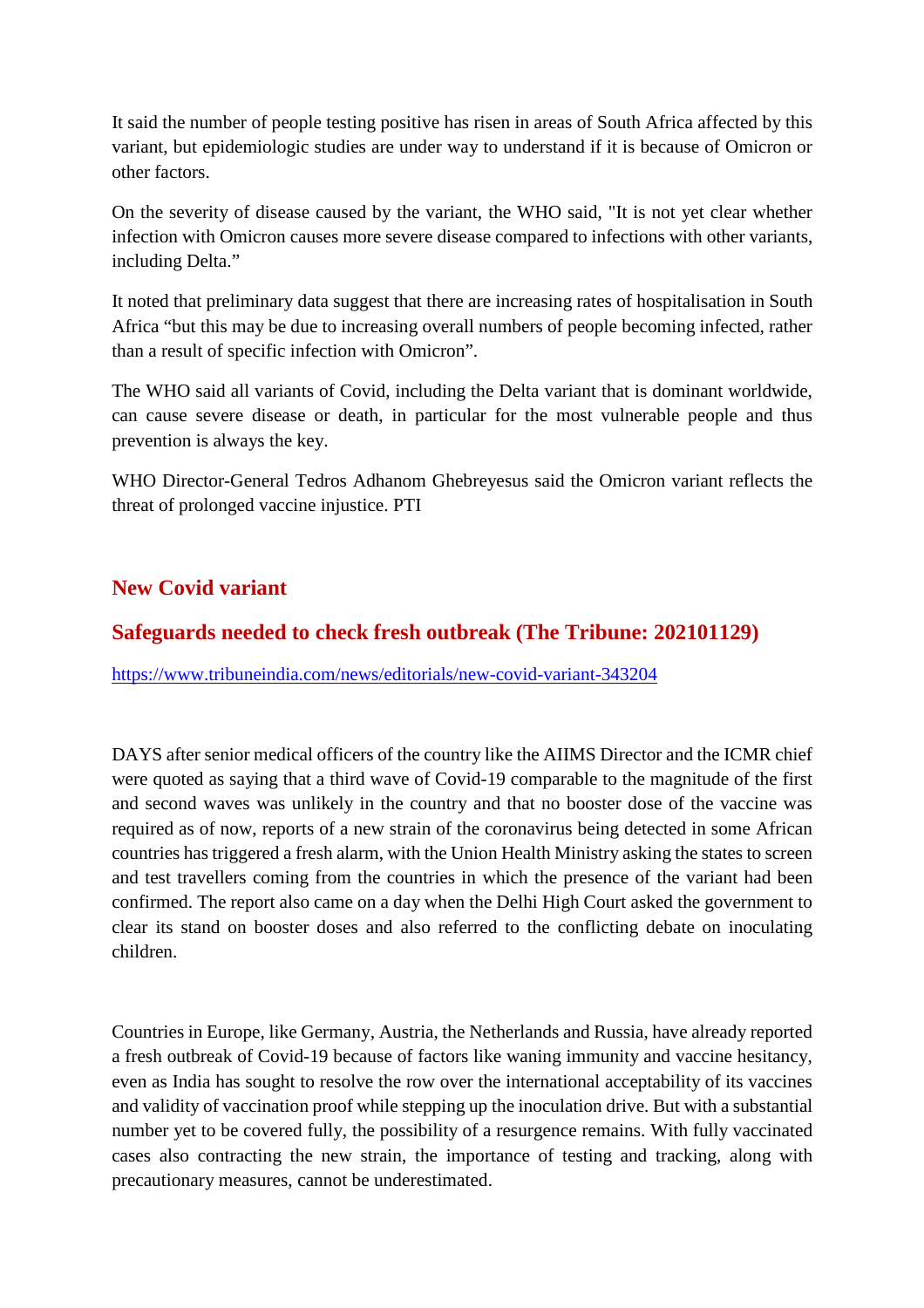The apprehension also arises at a time when the country has decided to normalise international travel by mid-December. The European Union and Britain have announced curbs on air travel to countries reporting a large number of cases, prompting early and pre-emptive action. Further disruption is bound to have an adverse effect on economic activities. What the emergence of the new variant confirms is also what the country's medical experts had pointed out, that Covid, like swine flu (H1N1), would become endemic and cyclically affect the vulnerable population. Avoid letting down the guard to keep the disease at bay.

## **Covid-19 as threat of new variant looms**

# **Bengaluru: Two South Africans test positive for Covid-19 as threat of new variant looms**

# **Both quarantined, being monitored, says an official(The Tribune: 202101129)**

https://www.tribuneindia.com/news/nation/two-south-africans-test-positive-for-covid-19-asthreat-of-new-variant-looms-343496

Bengaluru: Two South Africans test positive for Covid-19 as threat of new variant looms

Amid fears of the spread of new Covid strain 'Omicron' looming large, two South African nationals have tested positive for the coronavirus, and their samples have been sent for further tests to ascertain about the variant, a top official said on Saturday.

Both of them have been quarantined and there was no need for worry, he said.

"From (November) 1 to 26, a total of 94 people have come from South Africa, out of them two have tested positive for regular Covid-19. So people need not worry," Bengaluru Rural Deputy Commissioner K Srinivas, under whose jurisdiction Kempegowda International Airport comes, said.

Speaking to reporters here, he said, both the infected persons have been quarantined, are being monitored by the authorities and their samples have been sent for further tests to ascertain the variant.

Noting that ten countries have been identified as high risk, the DC said all those coming from there are made to compulsorily undergo tests, and those tested positive are being quarantined.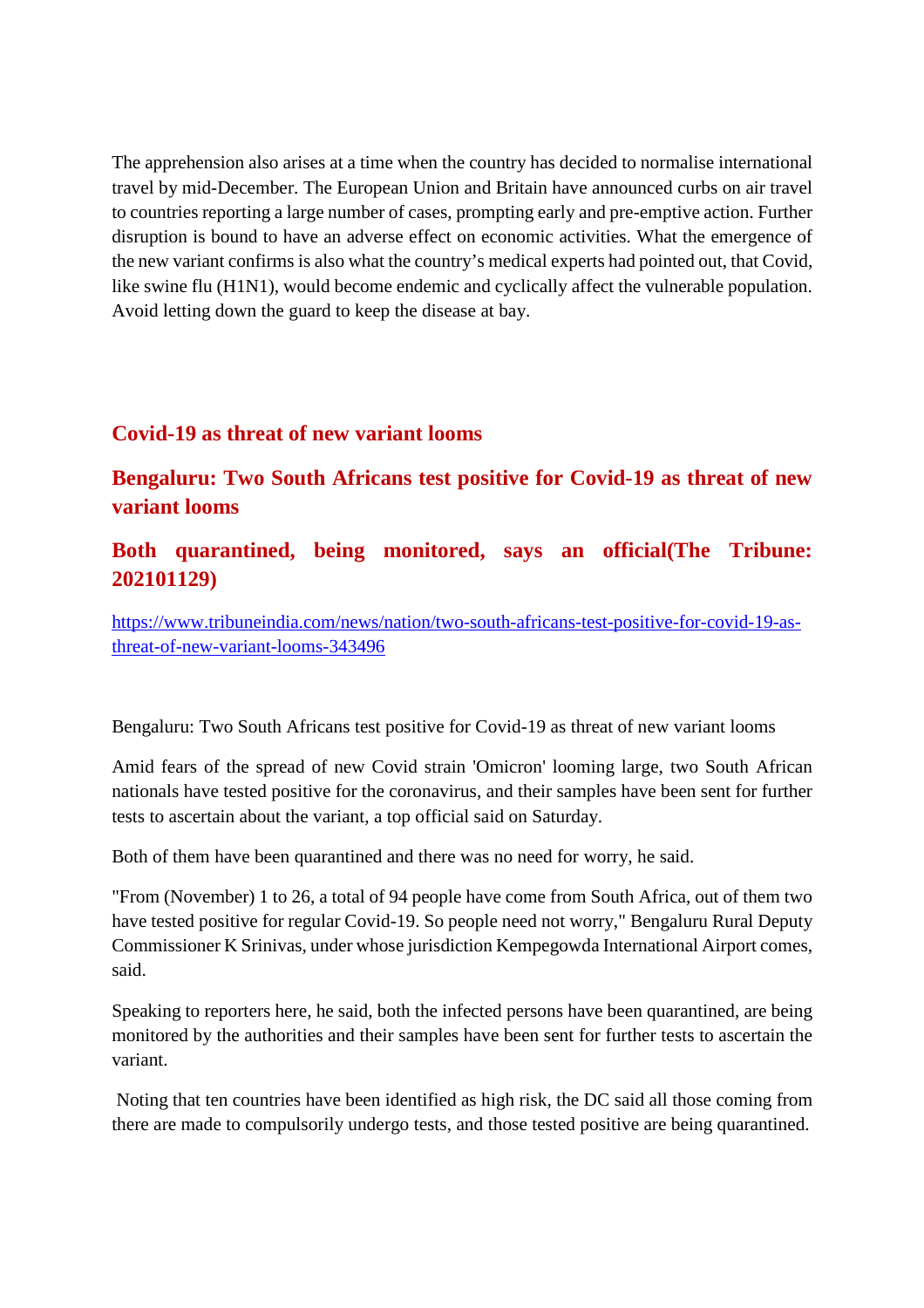As many as 584 people have arrived in Bengaluru from ten high-risk nations from November one to 26, he said.

Observing that cases of the new variants have been detected in the last one week in countries like Botswana, South Africa, Hong Kong and Israel, state Health Minister K Sudhakar earlier today said guidelines have been given to airports stating those travelling from these countries to the city have to undergo a test despite having negative Covid test report, and they will be allowed outside the airport only after testing negative.

"Even after testing negative they will have to remain at home and after seven days they will have to undergo a test once again, and after getting a negative report, one can go out," he added.  $-$  PTI

# **Covid-19 variant Omicron**

**Top UK scientist says new Covid-19 variant Omicron not a disaster, vaccination likely to protect (The Tribune: 202101129)**

**'New variant may end up causing no more than runny noses and headaches in those who have been vaccinated'**

https://www.tribuneindia.com/news/health/top-uk-scientist-says-new-covid-19-variantomicron-not-a-disaster-vaccination-likely-to-protect-343469

Top UK scientist says new Covid-19 variant Omicron not a disaster, vaccination likely to protect

The new potentially highly-transmissible variant of Covid-19, named Omicron by the WHO, is not a disaster as vaccines are still likely to protect against the serious disease from it, a UK scientist, who advises the government, said on Saturday.

Professor Calum Semple, a microbiologist from the UK government's Scientific Advisory Group for Emergencies (SAGE), struck a note of caution on the worldwide headlines around the new B.1.1.529 variant detected in South Africa.

The UK imposed travel restrictions on six southern African countries – South Africa, Botswana, Lesotho, Eswatini, Zimbabwe and Namibia – as health authorities said that they are investigating the "most significant variant" which could be potentially more infectious and vaccine-resistant.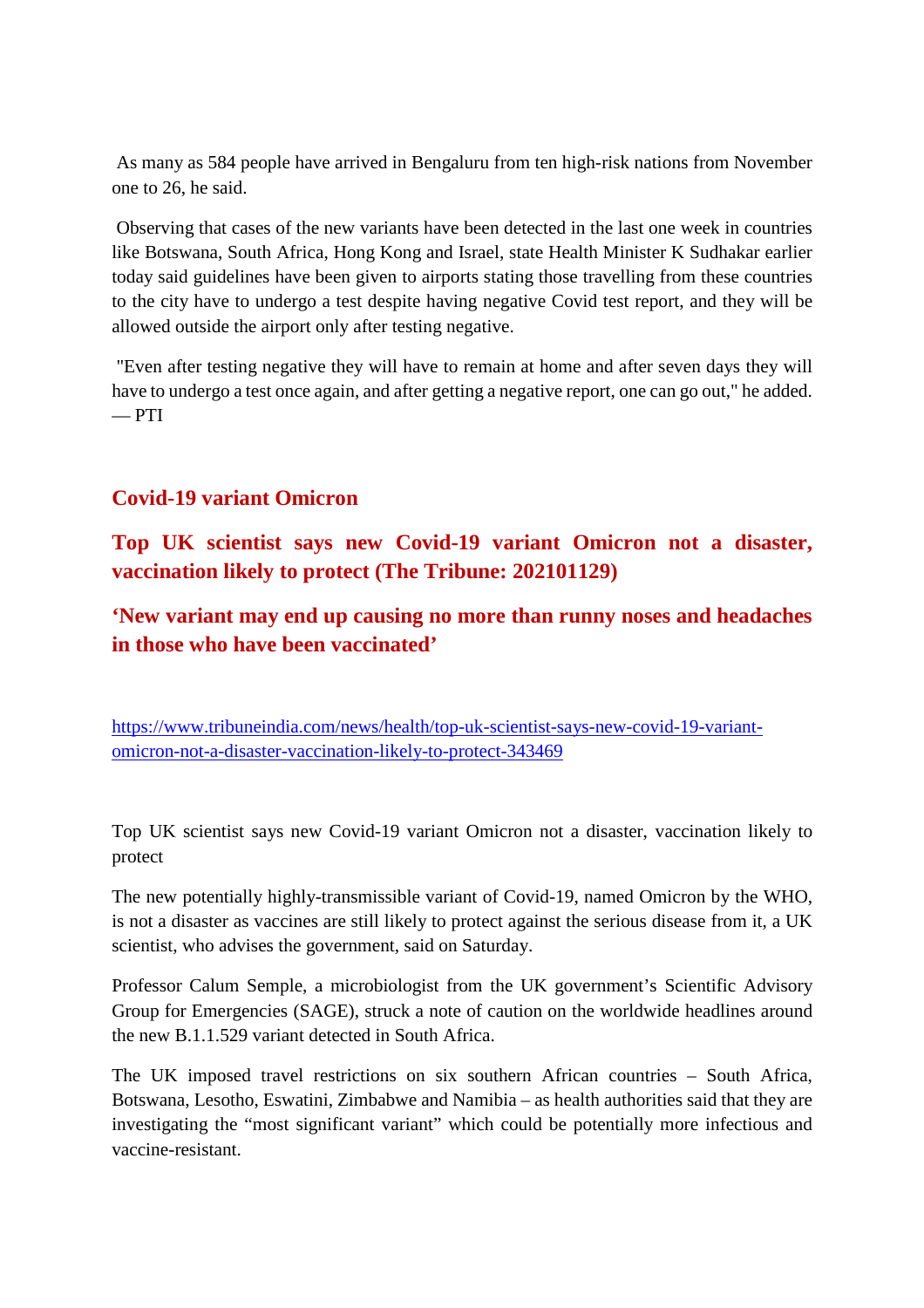"This is not a disaster, and the headlines from some of my colleagues saying 'this is horrendous' I think are hugely overstating the situation," Professor Semple told the BBC.

"Immunity from vaccination is still likely to protect you from severe disease. You might get a snuffle or a headache or a filthy cold but your chance of coming into hospital, or intensive care or sadly dying are greatly diminished by the vaccine and still will be going into the future," he said.

The new Omicron variant was first reported to the World Health Organisation (WHO) from South Africa on Wednesday and has also been identified in Botswana, Belgium, Hong Kong and Israel.

Countries around the world are currently racing to introduce travel bans and restrictions on southern African countries in an effort to contain Omicron's spread.

Semple said that while it may not be possible to stop the variant coming to the UK, it is still important to delay its arrival.

"If you can slow the virus coming into your country, it gives you more time for your booster campaign to get ahead of it. It also gives the scientists longer to understand more about the virus in case there is anything we really should be worrying about," he said.

Meanwhile, a vaccine expert believes it is "extremely unlikely" that the new Omicron variant will trigger a major new wave of the Covid-19 pandemic in the UK.

Professor Andrew Pollard, the director of the Oxford Vaccine Group, said it is "too early" to be certain whether the new variant will be able to evade current vaccinations, something unlikely to be known for up to three weeks.

But he said that most of the mutations in Omicron are in the same parts of the spike protein as those in the other variants that have emerged.

"At least from a speculative point of view, we have some optimism that the vaccine should still work against a new variant for serious disease, but really we need to wait several weeks to have that confirmed. It's extremely unlikely that a reboot of a pandemic in a vaccinated population like we saw last year is going to happen," said Professor Pollard.

England's Chief Medical Officer, Professor Chris Whitty, told a local government panel that he remained more concerned about the risks posed by existing variants, describing the Delta epidemic as "undoubtedly the principal thing we need to concern ourselves with between now and Christmas".

"We've always known that new variants would crop up from time to time… but there's an awful lot we don't know and I think it's probably not terribly helpful to speculate," he said.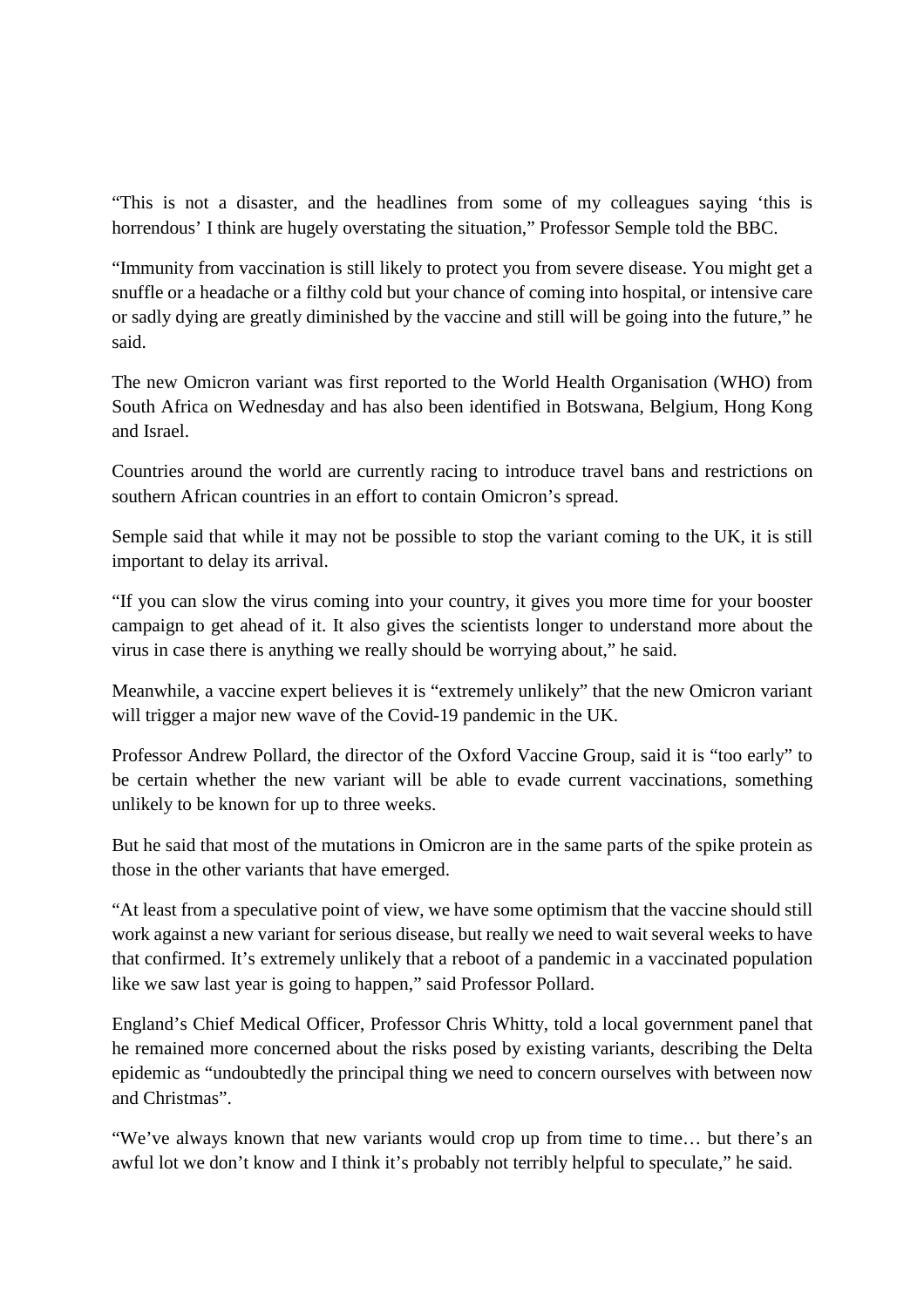Sir John Bell, one of the government's most senior advisers on vaccines, said that the new variant may end up causing no more than "runny noses and headaches" in those who have been vaccinated.

Sir John, the Regius Professor of Medicine at the University of Oxford, said while the new variant might evade antibodies, it would be less likely to escape T-cells and other parts of the immune system that provide broader protection.

"You could still have a highly infectious virus that scoots around and causes lots of trouble, but causes lots of, you know, runny noses and headaches but doesn't put people into hospital. Honestly, you could live with that, I think," he said.

Meanwhile, pharmaceutical majors behind some of the key COVID-19 vaccines have expressed confidence that they will be able to rapidly adapt their jabs if the Omicron variant spreads.

Pfizer and BioNTech said they expect "to be able to develop and produce a tailor-made vaccine against that variant in approximately 100 days, subject to regulatory approval".

Moderna said it has advanced a "comprehensive strategy to anticipate new variants of concern" since early 2021 – including three levels of response if the immunity offered by its jabs wanes.

Meanwhile, Novavax added it has already started creating a COVID-19 vaccine based on the known genetic sequence of B.1.1.529 "and will have it ready to begin testing and manufacturing within the next few weeks".

It comes as the UK's official figures revealed another day of high daily coronavirus cases, with 50,091 COVID infections and 160 deaths recorded on Friday. PTI

# **Vaccine**

# **EU to lift authorisation requirement for vaccine exports (The Tribune: 202101129)**

https://www.tribuneindia.com/news/world/eu-to-lift-authorisation-requirement-for-vaccineexports-343407

The export authorisation mechanism will be replaced from January 1

The European Union will not renew its mandatory approval system for Covid-19 vaccine exports when it expires at the end of the year, the European Commission has said.

This means that vaccine producers will no longer have to request authorisation to export vaccines outside the EU.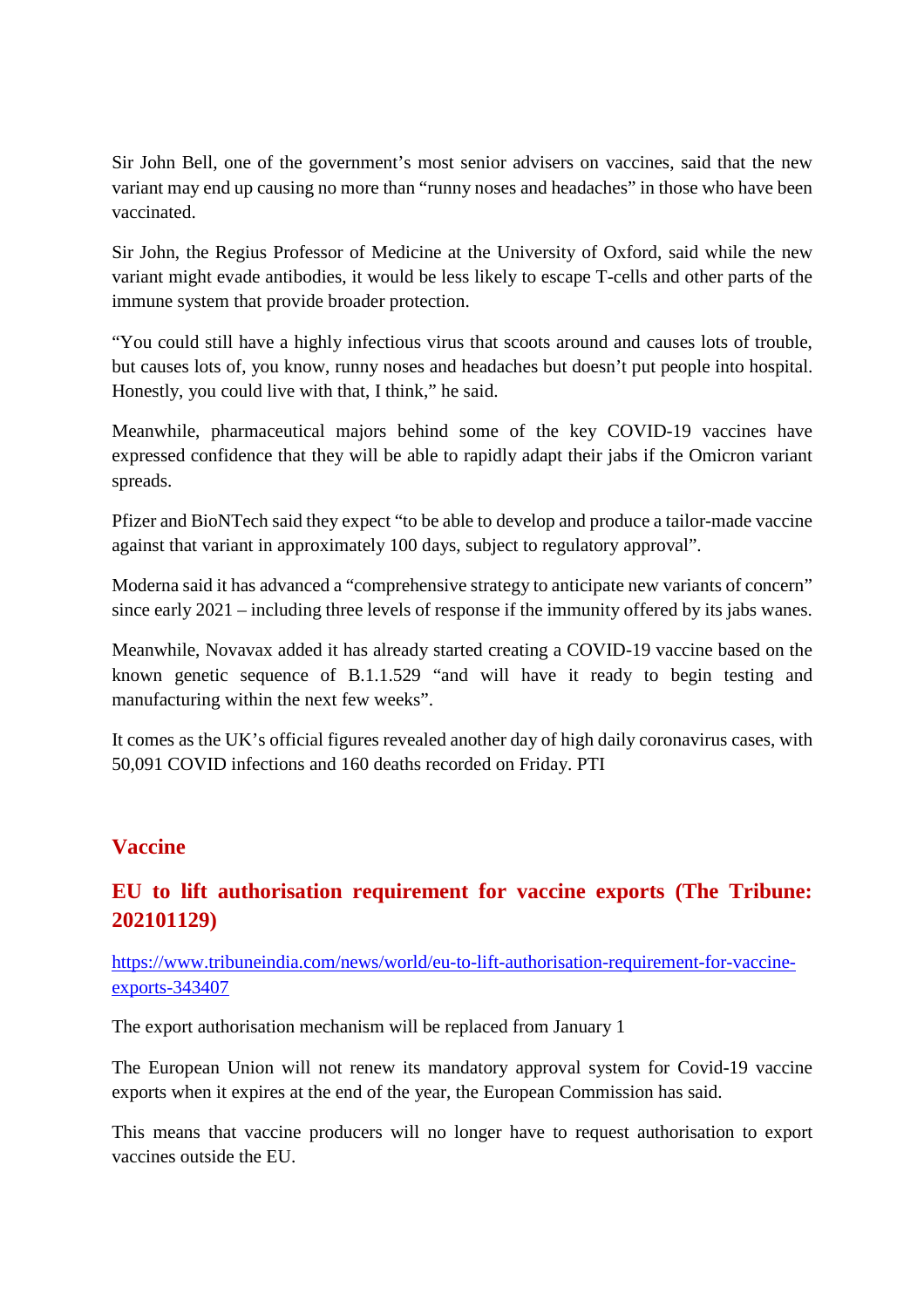The export authorisation mechanism will be replaced from January 1, with a "new monitoring mechanism that will provide the Commission with timely, company-specific, vaccine export data." The Commission said on Friday that the decision is part of the EU's effort to ensure rapid production, and wide and equitable distribution of the Covid-19 vaccines that the world urgently needs, Xinhua news agency reported.

"The EU is the biggest global provider of Covid-19 vaccines, with over 1.3 billion doses exported so far, more than half of its production," the Commission said. "The EU will also donate at least 500 million doses to the most vulnerable countries over the next few months." The 27-nation bloc has fully vaccinated 68 per cent of its population of 445 million, and has ample stocks for booster campaigns. Such campaigns have already started in several member states.

"With new outbreaks of the virus in the EU and the risk of new variants of the Covid-19 virus, there is still a need for transparency of exports of vaccines, which the EU will continue to do under the new monitoring mechanism," the Commission emphasised. IANS

## **Omicron variant**

# **US imposes travel ban from eight African countries over Omicron variant (The Tribune: 202101129)**

https://www.tribuneindia.com/news/world/us-imposes-travel-ban-from-eight-africancountries-over-omicron-variant-343405

The travel restrictions do not ban flights or apply to US citizens and lawful U.S. permanent residents

The United States will bar entry to most travelers from eight southern African countries starting on Monday, after a potentially more-contagious new coronavirus variant was identified in South Africa, President Joe Biden said on Friday.

The new variant, dubbed Omicron, poses a new challenge for Biden, who has had a mixed success getting Americans vaccinated after a politically motivated pushback by 10 states. Biden also faces criticism from international health experts and foreign leaders for failing to send vaccines to poorer countries.

The travel restrictions do not ban flights or apply to US citizens and lawful US permanent residents.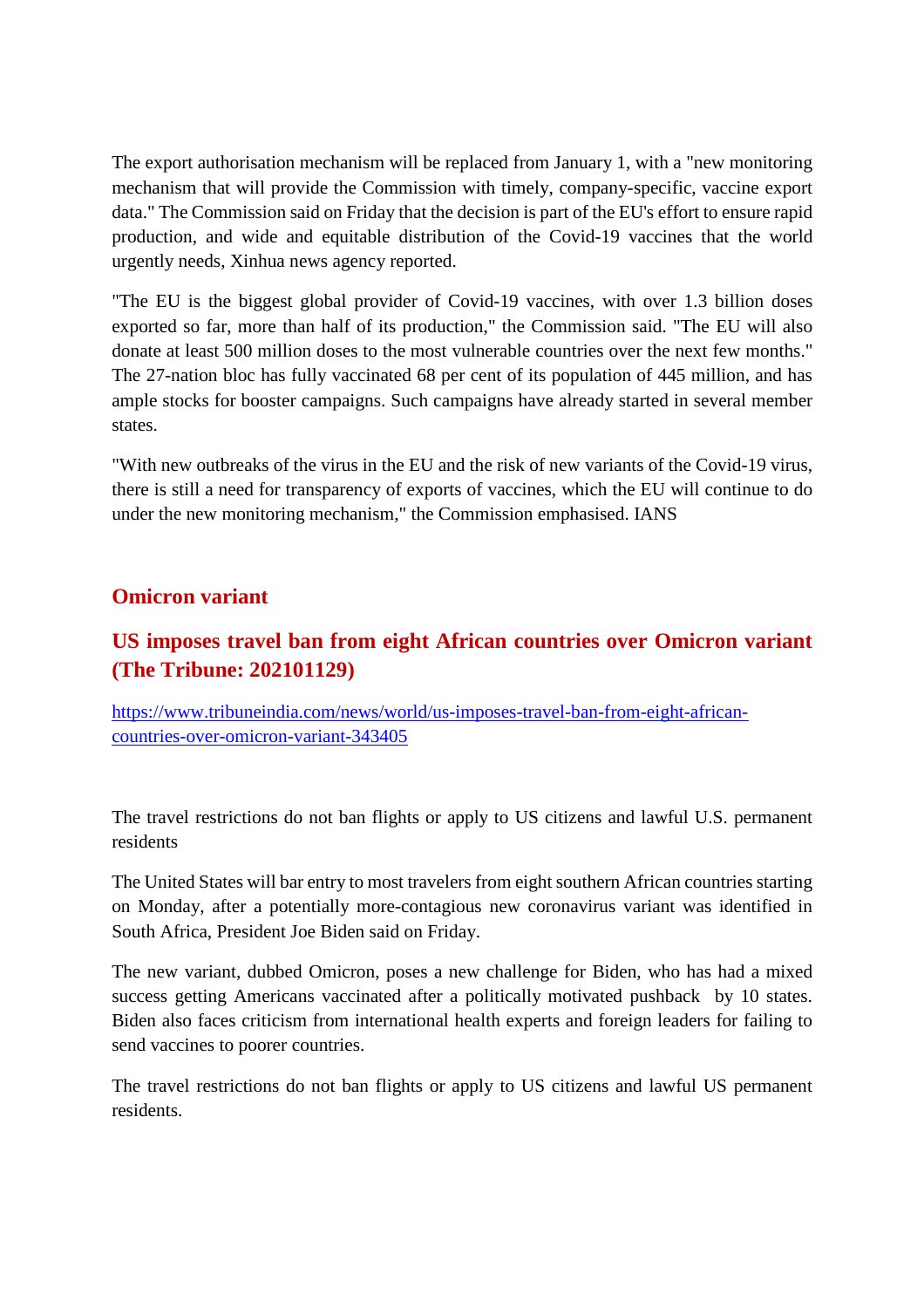No cases of Omicron were identified in the United States to date, according to Centers for Disease Control and Prevention (CDC) on Friday. The agency expects that it would identify the B.1.1.529 variant quickly, if it emerges in the country.

Countries around the world rushed to suspend travel from southern Africa after the World Health Organization said Omicron was "of concern." Many of those bans kick in immediately, unlike those issued by Biden.

The restrictions apply to South Africa, Botswana, Zimbabwe, Namibia, Lesotho, Eswatini, Mozambique and Malawi. Most non-U.S.

citizens who have been in those countries within the prior 14 days will not be allowed into the United States.

Biden made the announcement while spending the Thanksgiving holiday weekend on the Massachusetts island of Nantucket.

"As a precautionary measure until we have more information, I am ordering additional air travel restrictions from South Africa and seven other countries," Biden said in a statement.

The president told reporters while on a walk in Nantucket that his medical team recommended the ban begin on Monday instead of immediately. A White House official told Reuters the gap was due to the procedural things that had to be done before such a ban could be put in place, including working with transportation authorities and airlines.

Airlines for America, an industry trade group, said it was "in communication with the U.S. government as specifics remain unknown at this time and there are many unanswered questions.

Amid this rapidly evolving situation, it is critical that U.S.

government decisions regarding international travel restrictions and requirements be rooted in science."

The United States could add countries to the restriction list if the variant spreads, a senior administration official said.

Delta Air Lines and United Airlines both fly to South Africa and United is set to resume nonstop flights from Newark to Cape Town on Dec. 1. Shares of both airlines closed down more than 8% Friday.

Biden called on nations meeting at the World Trade Organization next week to waive intellectual property (IP) protections for COVID-19 vaccines in the wake of the new variant.

"The news about this new variant should make clearer than ever why this pandemic will not end until we have global vaccinations," Biden said in a statement.

However, the WTO meeting was postponed https://www.reuters.com/business/wto-postponesmajor-meeting-over-covid-19-concerns-sources-2021-11-26 because concerns about the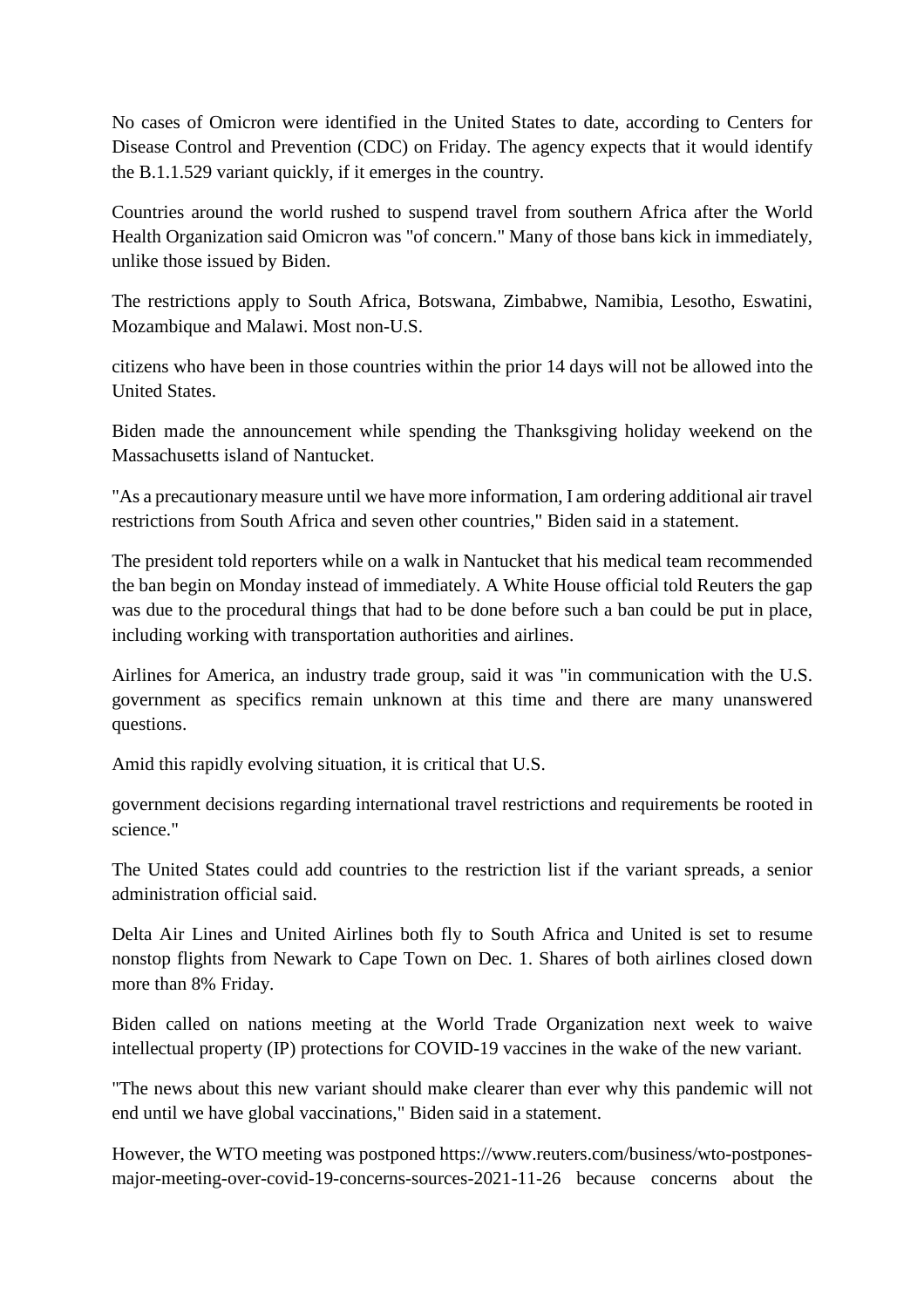variant, sources told Reuters, potentially making the already slow and uncertain process of intellectual property waivers even more so.

Some public health experts have said the United States has not done enough to provide the first doses of vaccines overseas, particularly as it pushed forward with booster shots for its own citizens who are already vaccinated.

Earlier, top U.S. infectious disease official Dr. Anthony Fauci said the United States was rushing to gather data on the new COVID-19 variant.

New York Governor Kathy Hochul issued a COVID-19 "disaster emergency" declaration on Friday, citing increasing rates of infections and hospitalizations. She did not reference the Omicron variant.

It could take weeks for scientists to fully understand the variant's mutations. Health authorities are seeking to determine if Omicron is more transmissible or infectious than other variants and if vaccines are effective against it.

The Biden administration was holding a briefing with U.S. airlines to discuss the restrictions on Friday.

The United States only lifted the travel curbs on 33 countries including South Africa, China, much of Europe, India, Brazil, Ireland, Britain and Iran on Nov. 8, after blocking the entry of most foreign nationals who had recently been in those countries since beginning in early 2020. – Reuters

# **Covid Strain (The Asian Age: 202101129)**

http://onlineepaper.asianage.com/articledetailpage.aspx?id=15997335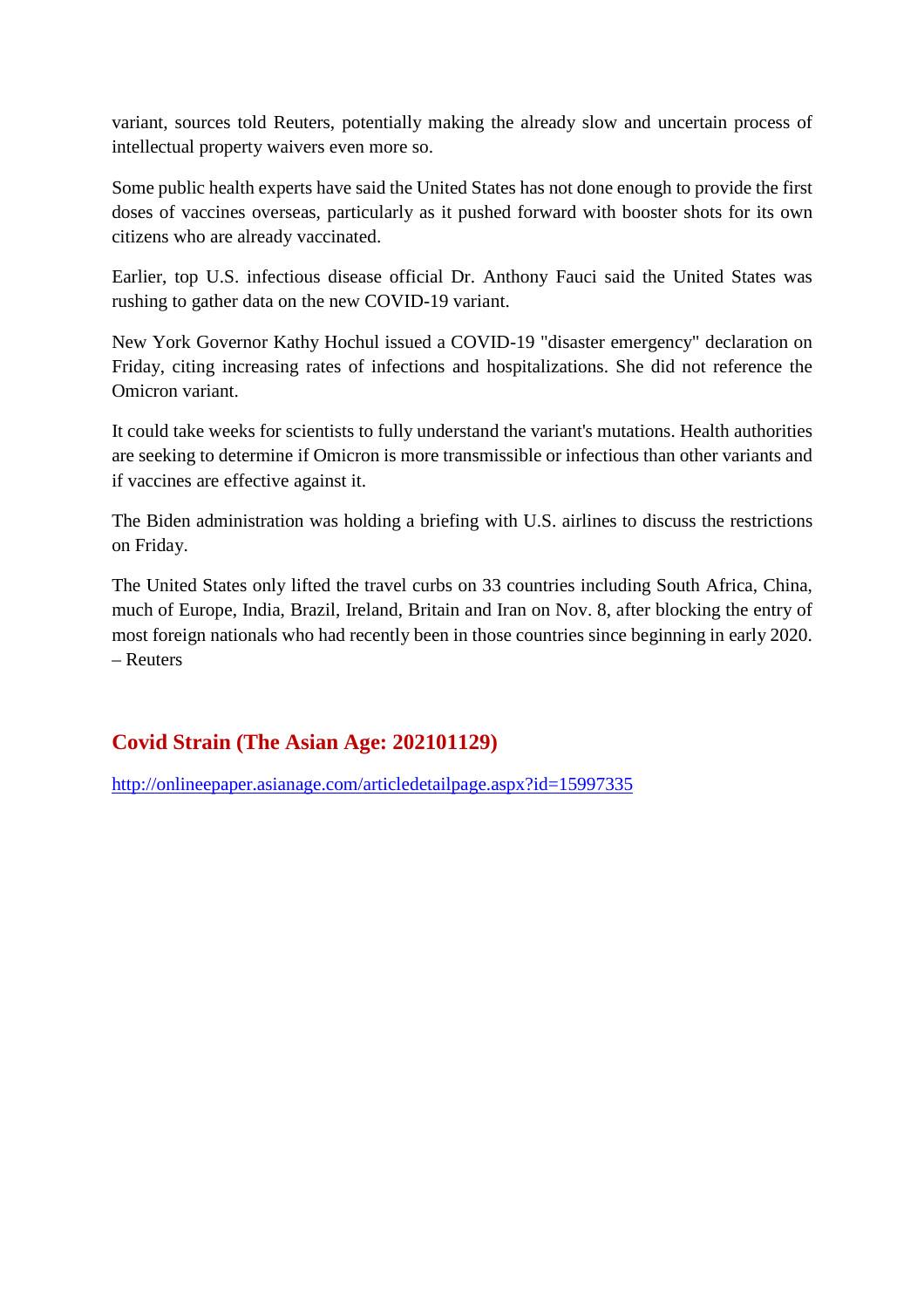# **New Covid strain may bypass** vaccines, says AllMS director

'Omicron variant has potential of developing immunoescape mechanisms'

New Delhi, Nov. 28: The new Omicron variant of coronavirus has reportedly got over 30 mutations in the spike protein region,<br>giving it the potential to develop an immunoescape mechanism and thus the mechanism and mus me<br>efficacy of vaccines<br>against it needs to be eval-<br>uated critically, AIIMS<br>chief Dr Randeep Guleria has said.

The presence of spike protein facilitates a virus' entry into the host cell and is responsible for making it transmissible and causing infection.

variant of "The new<br>coronavirus reportedly has more than 30 mutations in the spike protein region and therefore has the potential of developing immunoescape mechanisms. As most vaccines<br>(work by) forming antibodies against the spike protein, so many muta-<br>tions at the spike protein region may lead to a<br>decreased efficacy of<br>Covid-19 vaccines," Dr Guleria added.

In such a scenario, the<br>efficacy of vaccines, including those in use in THE INDIAN SARS-CoV-2 **Genomics Consortium** (INSACOG) is closely tracking the new variant of Covid-19 called B.1.1.529 and its presence has not been detected yet in the country, officials have said

India, needs to be evaluated "critically," he said.

The future course of action will depend on<br>what further data on its transmissibility, virulence, and immunoescape

shows, he said.<br>The Indian SARS-CoV-2 Genomics Consortium<br>(INSACOG) is closely tracking the new variant<br>of Covid-19 called B.1.1.529 and its presence has not been detected yet in the country, officials have said.

Dr Guleria emphasised the need to be very vigi-<br>lant and having aggressive surveillance both for international travellers and in the region where there is a sudden increase in the number of cases.

"Also, we must ask everyone to religiously follow Coivd-appropriate behav-

# All govt depts kept on high alert to tackle new Covid variant: Sisodia

New Delhi, Nov. 28: Delhi deputy chief minister<br>Manish Sisodia on Sunday said that all government departments are on high alert in the wake of a new Covid-19 variant and appealed to people to avoid unnecessary gatherings.

Sisodia said that government departments, espe-<br>cially health, have been instructed to again<br>enhance infrastructure<br>and other necessary facilities to tackle any possible threat of the new variant.

"Fear, concern is necessary about the new variant of Covid-19. All gov-

iour and not let their<br>guards down. Also, it has to be ensured that people get both the doses of vaccine and those who have not yet taken the jab are encouraged to come for-<br>ward to take it," he said.

The new, and potentially more contagious variant, ernment departments are on high alert. I appeal to people to not unnecessarily mingle and to take all precautions," he said in response to a question on the new variant on the sidelines of a press conference.

Delhi on Sunday recorded 32 Covid-19 cases and one death, while the positivity rate stood at 0.06 per cent, according to health department data.<br>The national capital has recorded six deaths due to the viral disease so far this month. Four people had succumbed to Covid-19 in October and five in September.  $-PTI$ 

was first reported to the Health World Organisation (WHO) from South Africa on<br>November 24. It has since<br>been identified in Botswana, Belgium, Hong Kong, and Israel among other countries.

 $-PTI$ 

#### **Corona Curbs (The Asian Age: 202101129)**

http://onlineepaper.asianage.com/articledetailpage.aspx?id=15997355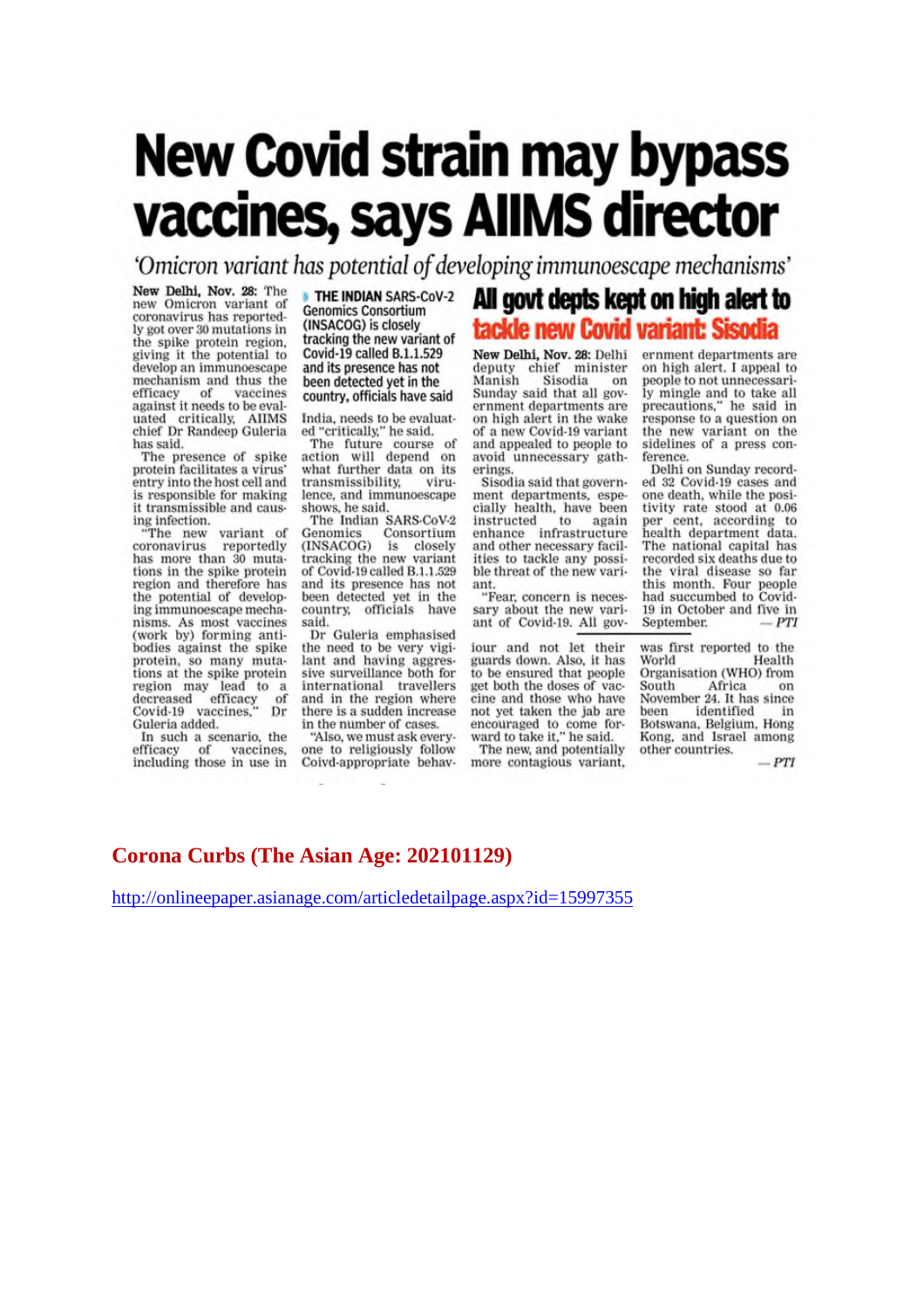# Corona curbs back in MP, C'garh

Schools ordered to run with 50% capacity, arrivals from 'at-risk' nations under lens **RABINDRA NATH** 

# Uddhav calls emergency meet

The threat of Omicron mutant has made Madhya Pradesh and Chhattisgarh governments re-impose corona restrictions in their states. Madhya<br>Pradesh chief minister<br>Shivraj Singh Chouhan, Madhya on Sunday, rolled back his decision-taken on November 17-to remove all restrictions imposed after the coronavirus pandemic began in March last year, by ordering the<br>schools to run classes with 50 per cent capacity.

**CHOUDHURY** BHOPAL, NOV. 28

He has also directed the district administrations to keep the people who visited the state from abroad on vigil for contraction of the new Covid variant.

Chouhan. who Mr reviewed the situation at a high level official meeting here, revisited his earlier order allowing the schools to run classes with 100 per cent capacity and said the classes would

#### **SONU SHRIVASTAVA** MUMBAI, NOV. 28

Amidst the growing concerns about the new Covid-19 variant Omnicron, chief minister Uddhay Thackeray has called a cabinet meeting on Monday to discuss the measures to tackle the situation. The state government is likely to make the coronavirus safety guidelines stricter across the state.

The CM has asked all zonal divisional commissioners and collectors to attend the meeting, which he will address via video conferencing. In the two waves of coronavirus pan-

run with only 50 per cent capacity.

Madhya Pradesh has reported 18 fresh coronavirus positive cases in the last 24 hours, taking the tally of the cases to 7,93,129. The state has so far recorded 10.528



**Uddhav Thackeray** 

demic so far, Maharashtra was the worst affected state in the country with the highest number of cases and deaths.

The Maharashtra government has already issued fresh Covid-related restrictions, which mandated that only fully vaccinated citizens would be

deaths.

Meanwhile. the Chhattisgarh government, on Sunday, ordered the schools to run classes with 50 per cent capacity.

Last week, the state government had allowed the schools to run classes with

allowed to access public transport in the state and for using public places including government<br>offices, shops, malls etc.<br>The new guidelines have also made it mandatory on all domestic travellers entering the state to be either fully vaccinated or<br>carry an RT-PCR test<br>report valid for 72 hours.

Å penalty of ₹500 would be imposed on those who are found violating the norms and also on the conductor/driver. Vehicles owners will be charged a fine of  $\texttt{710,000}$  if a passenger is found violating norms inside their vehicles.

100 per cent capacity.

"The state has asked the Centre to make available the list of people who visited the state from foreign countries in the last one month," Chhattisgarh epidemic director Dr Subhash Mishra said.

#### **Pandemic Fear (The Asian Age: 202101129)**

http://onlineepaper.asianage.com/articledetailpage.aspx?id=15996820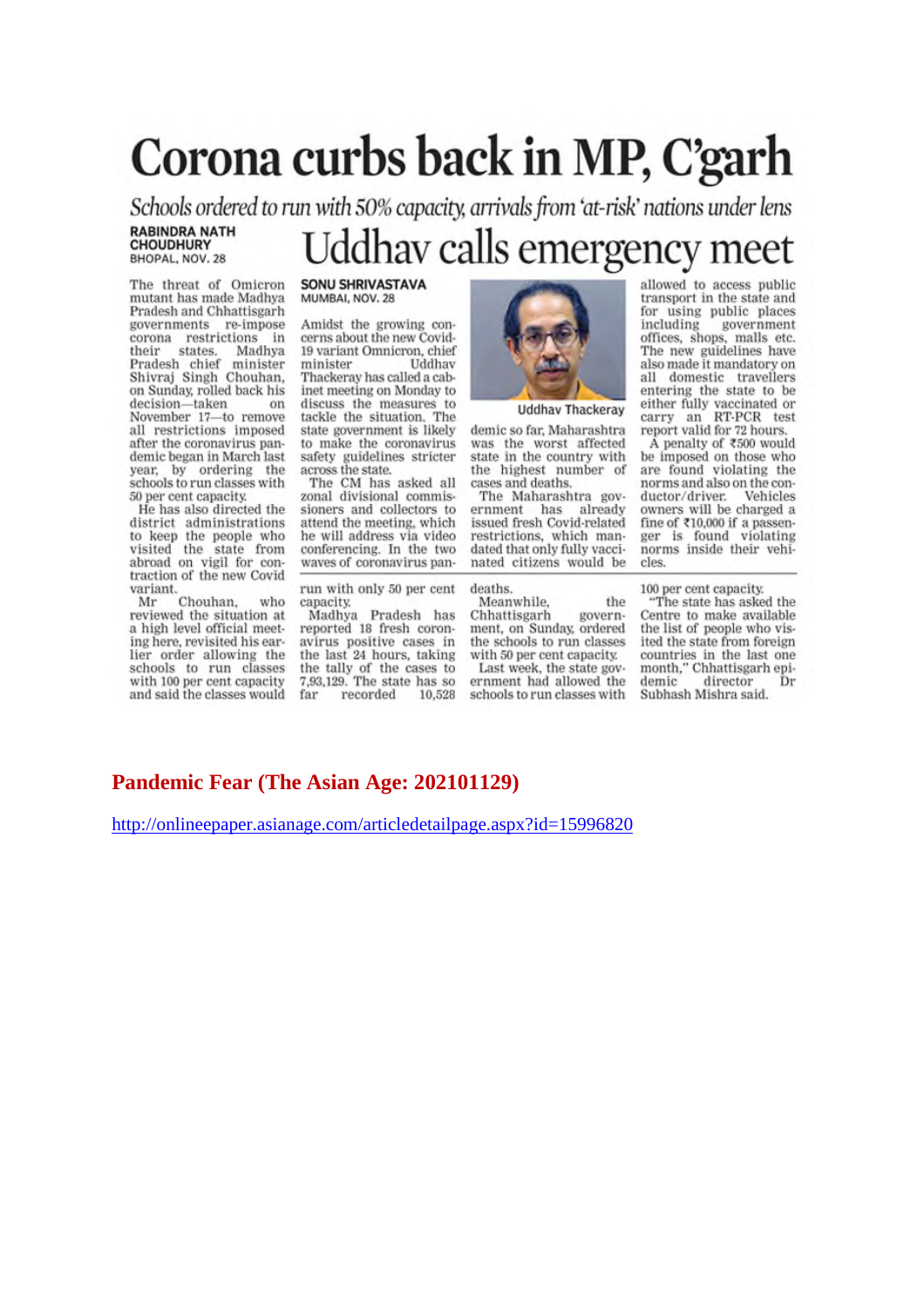

# **Omicron brings back<br>pandemic fears**

# SCIENTISTS AND DOCTORS ARE ON ALERT AS THE GLOBAL FEAR OF ANOTHER VIRUS SURGE SEEMS APPARENT

#### **SWATI SHARMA**

THE ASIAN AGE

World Health  $ThP$ Organization (WHO) declared the recently discovered B.1.1.529 strain of COVID-19, first detected in South Africa on 24 November, to be a 'variant of concern'. The WHO has renamed the variant 'Omicron'

classification puts The Omicron into the most-trou-<br>bling category of

bling category<br>COVID-19 varivariants, along with<br>the globally dominant Delta and its weaker rivals Alpha, Beta<br>and Gamma.<br>In fact, Dr Beta Gagandeep Kang, reputed<br>microbiologist and virologist. has. even stated

that the new variant could be more transmissible and may escape immunity.

With much uncertainty prevalent, this variant has certainly raised concerns across the<br>world. Authorities even fear a wave of infections much worse than what was witnessed during the dreaded Delta wave outbreaks.

Experts from across the country share their views:

**ALMOST ALL THE CASES WITH THE OMICRON VARIANT WERE FULLY VACCINATED INDIVIDUALS BUT THE GOOD PART IS** THEY DIDN'T DEVELOP ANY **SEVERE SYMPTOMS, WE NEED TO BE CAUTIOUS AND CONTINUE OUR VIGILANCE REGARDING** THIS NEW VARIANT

VIRUS CAN'T SUSTAIN FOR LONG

Says Dr G V Rao, Director & Chief of Gastrointestinal & Minimally Invasive Surgery at AIG Hospitals

 $\mathbf{F}$ rom what is known currently, B.1.1.529 has multiple spike protein mutations, and preliminary analysis suggests it is highly infectious. Almost all the cases with the Omicron variant were fully vaccinated individuals but the good part is they didn't develop any severe symptoms. We need to be cautious and continue our vigilance regarding this new variant. There's also a silver lining  $-$  with such high number of mutations, the virus becomes<br>unstable and can't sustain in real world for long.

Vaccination should remain a priority despite questions about effectiveness against<br>Omicron because it is likely that they still remain protective to a certain extent. Best is to stick to the basics, i.e., keep the mask on, get fully vaccinated, maintain COVID appropriate behaviour. It is also advisable now to advocate for the booster especially for the venerable population.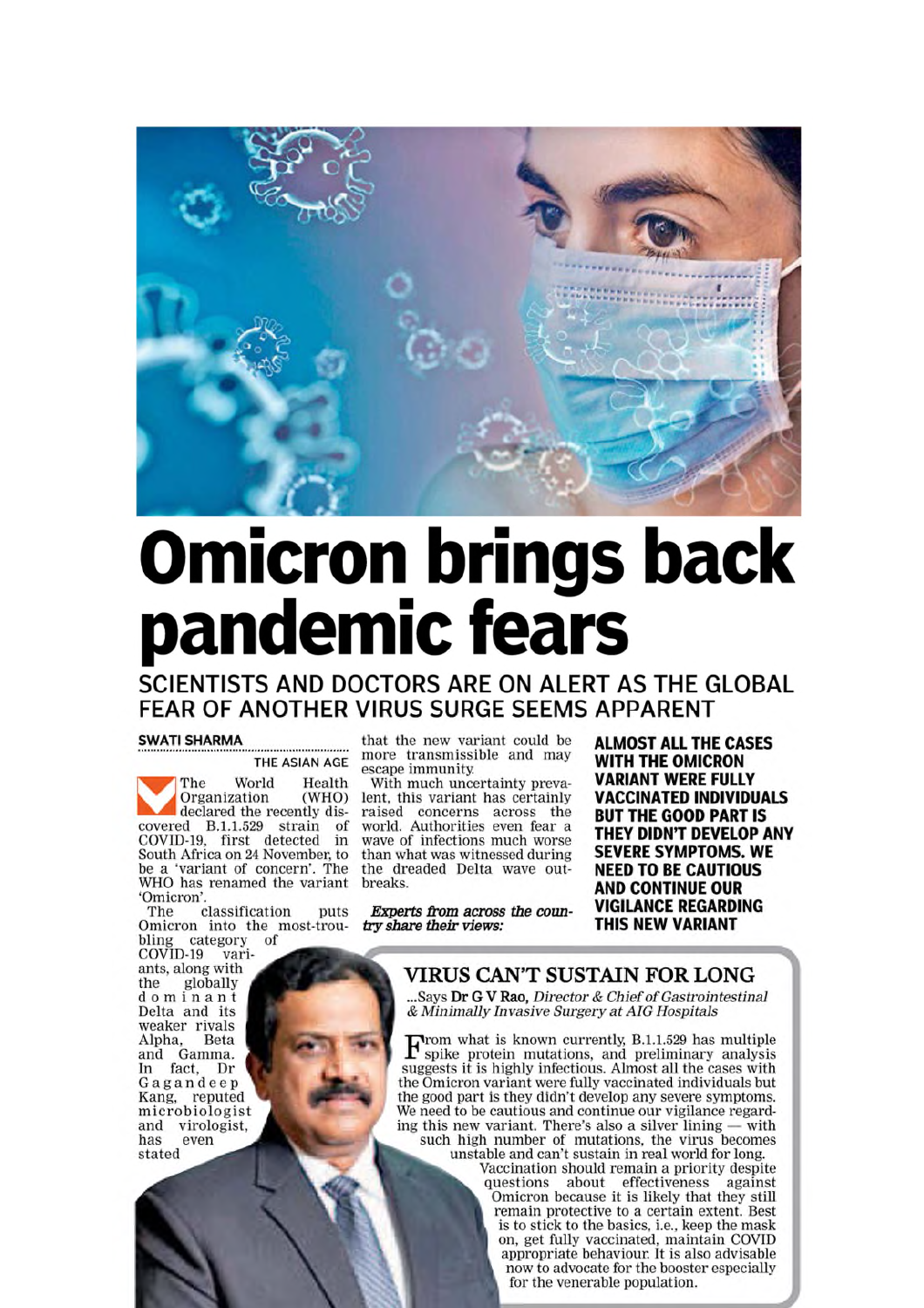#### **Omicron (The Asian Age: 202101129)**

http://onlineepaper.asianage.com/articledetailpage.aspx?id=15996824



Although the variant **Example 3** may demonstrate<br>decreased efficacy to vaccines and may cause re-infections,<br>the vaccines will protect<br>tagainst severe disease and<br>ICU admission and death

#### **THERE ARE** MANY<br>UNKNOWNS

UNKNOWNS<br>
Dr K Subba Reddy, Sr.<br>
Consultant, Critical Care,<br>
Apollo Hospital, tells us<br>
that investigations are<br>
that investigations are underway to determine<br>
the possible impact of<br>
the possible impact vacuum through th

. We don't know if it's we don't know if it's<br>more transmissible than<br>Delta. We have no data on<br>how much more transmissible it is.<br>• It is unknown if it caus-

es severe disease and<br>death.<br>• It is unknown if it can

 $\bullet$  It is unknown if it can<br>escape vaccine-induced and naturally acquired immunity It is likely, however, that fully vaccinated individuals will be probable<br>tected against hospitalisation is dependent in the second respo

#### **MEANWHILE**

# **OMICRON BRINGS BACK PANDEMIC FEARS**



IT'S A VARIANT OF CONCERN, BUT STILL EARLY DAYS

Dr Satyajit Rath, leading Dr Satyaju Kath, leading<br>immunologist from India<br>associated with India<br>Institute of Science<br>Education and Research, science<br>entist from National<br>Institute of Immunology<br>physician and pathologist,<br>shares his thoughts.

shares his thoughts.<br>  $\blacktriangle$  fraction of SARS-CoV-2<br>  $\vartriangle$  fraction of SARS-CoV-2<br>  $\vartriangle$  rurs samples from<br>
COVID-19 cases are being<br>
routinely tested for the full<br>
genetic sequence. Different<br>
some like the UK or South<br>
s



Indian Council of Medical Research (ICMR) scientist Dr Samiran Panda - who's also the head of the Epidemiolo

ar, Covishield & Covaxin produce immunity through a different antigen presentation to our syst

**What the Omicron** vitat the Official<br>variant teaches us<br>is that we need is that we need<br>sustained, long-term COVID<br>policies, and desperately<br>need the associated long-<br>term investments in public

term investments in<br>health, ranging from<br>community health outreach,<br>to virus tracking, to publicly<br>available and accessible<br>critical healthcare facilities,<br>to easy large-scale<br>manufacture and affordable manufacture and affordable availability of vaccines and<br>drugs. There are no cheap<br>short-term shortcuts

because it indicates a new 'strain', or 'variant' of the virus. This is how the Omicron variant has been identified, initially in Botswana and South Africa, ben in neighbouring coun-<br>tries, and now in Israel, Hong<br>Kong and Belgium as trav-<br>eller cases. Omicron is someeller cases. Omicron is somewhat concerning for a num<br>ber of reasons. First, it's not<br>ber of reasons. First, it's not<br>a descendant of the Delta<br>variant but a 'cousin'. Second, a new variant community shows only a few diffe

sequence coding for the sequence coding for the target of the single problem for the vinds<br>which is the target of the virus, which is the target of the virus,<br>which is the correct to covid a receiver that the correct as<br>well against this variant

#### THIRD WAVE. **EXPERTS DIVIDED**

**EXECUTE TO THE SET AND THE TERM**<br>
There a thrive a divided on whether<br>
one in India.<br>
Advisor National Immunisation pro-<br>
According to Dr Naresh Purchit,<br>
Advisor National Immunisation pro-<br>
gramme, and Dr GV Rao, the new be less."<br>Dr Venkat



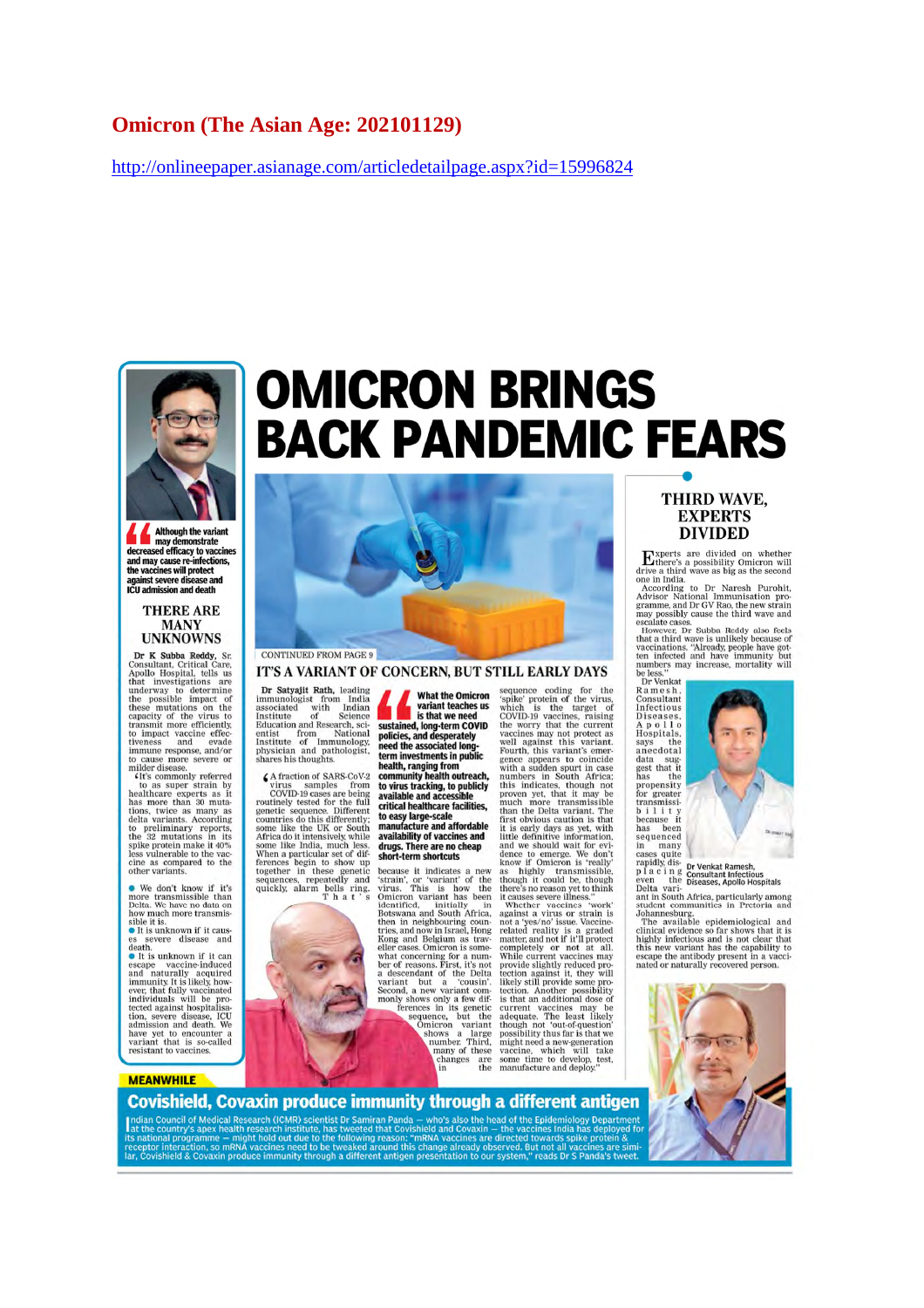# **Population slowdown**

# **Population slowdown is triumph of India's people (The Indian Express: 202101129)**

⬤ Poonam Muttreja writes: This drop is a sign of changing aspirations, especially among women, who are seeing the wisdom of having fewer children.

https://indianexpress.com/article/opinion/columns/population-slowdown-is-triumph-ofindias-people-7644983/



Started as back as 1951, India's family planning programme is among the world's oldest. (Express photo by Abhinav Saha)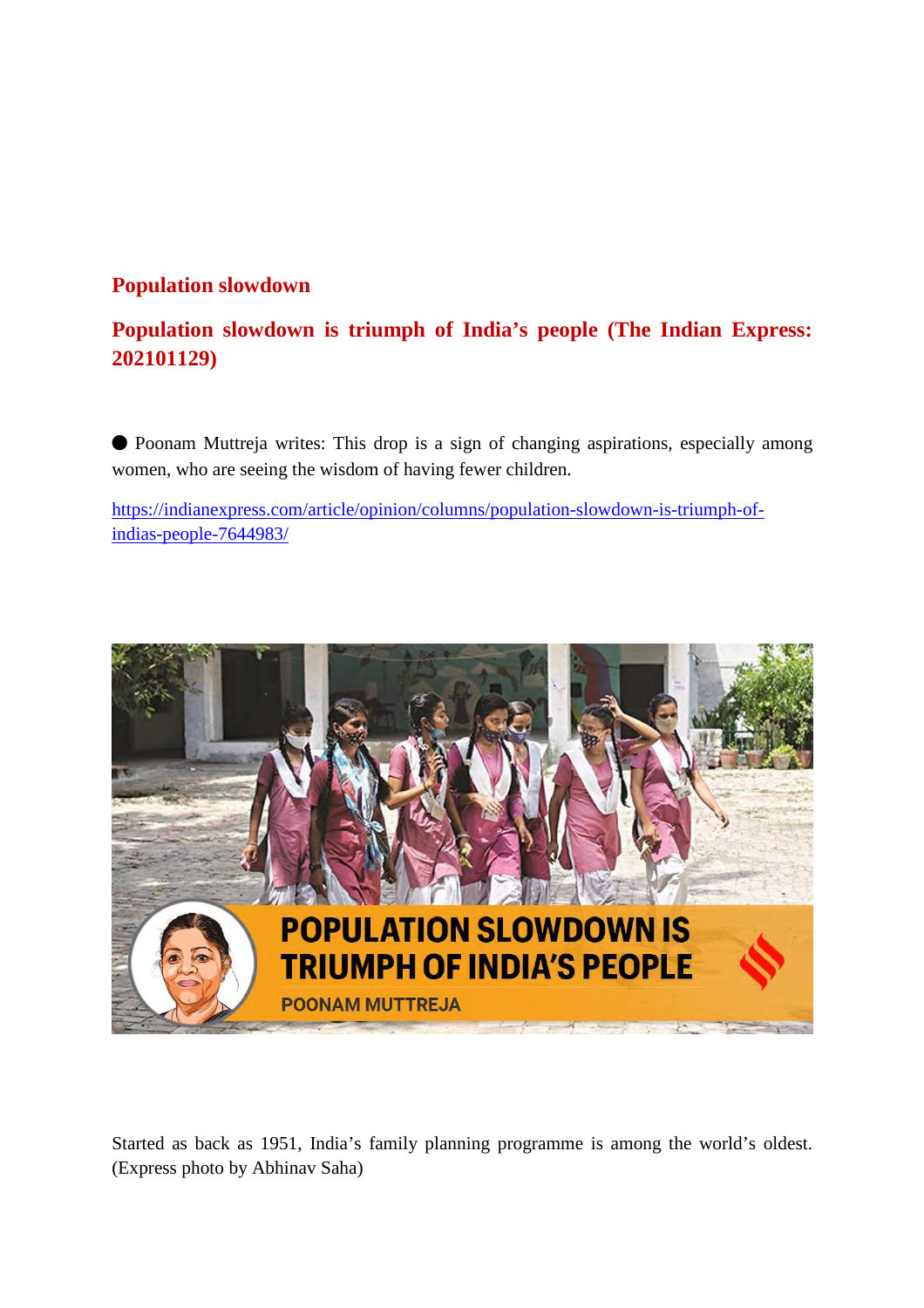When the Ministry of Health and Family Welfare released the findings of the fifth National Family Health Survey (NFHS), documenting government data on health and family welfare issues, there were a flurry of chest-thumping declarations. Many in the media reported that India's population had "stabilised" and some even claimed that it had begun "declining".

# **Food and Nutrition**

# **Top five nutrient-dense foods you must include in your daily diet (The Indian Express: 202101129)**

Functional nutritionist Mughda Pradhan lists foods to ensure peak health even after you enter your 50s

https://indianexpress.com/article/lifestyle/health/over-50-nutritionist-recommends-five-foodseat-diet-healthy-7446702

foods over 50, what to have over 50, indianexpress.com, diabetes and adults, blood sugar levels and people over 50, indianexpress,What kind of foods should you have over 50? (Source: Getty Images/Thinkstock)

Ageing is a natural process, but with it, the body's requirements change. This is why experts recommend including nutritious foods in one diet and cut away the junk.

"What you eat becomes of utmost importance," said functional nutritionist Mugdha Pradhan. "Our bodies are made of the food we eat, which means the majority of what we eat should replenish, rejuvenate and invigorate your body," she added.

ALSO READ |Nutritionist shares effective tips to overcome a weight loss plateau

Here's a list of the top five nutrient-dense foods that you could include in your diet everyday to ensure peak health even after you enter your 50s.

Bone broth

Bone broth contains a rich mix of nutrients such as collagen, glycine, gelatin, proline, glutamine and arginine. Collagen aids in keeping the skin healthy as it provides structural integrity and also helps in making the bones strong. Gelatin helps bones work smoothly without friction. It also helps over-burdened joints to function optimally as it provides building blocks that are needed to form and maintain strong bones and bone mineral density. Glutamine plays a crucial role in muscle building and maintaining good gut and immune health, liver health, brain health and improving the detoxification process. It also possesses a magical ability to heal the gut. Glycine in bone broth acts as an antidepressant and helps improve mood. Bone broth also supports healthy sleep. You can easily make bone broth at home with chicken feet, mutton trotters, or fish bones.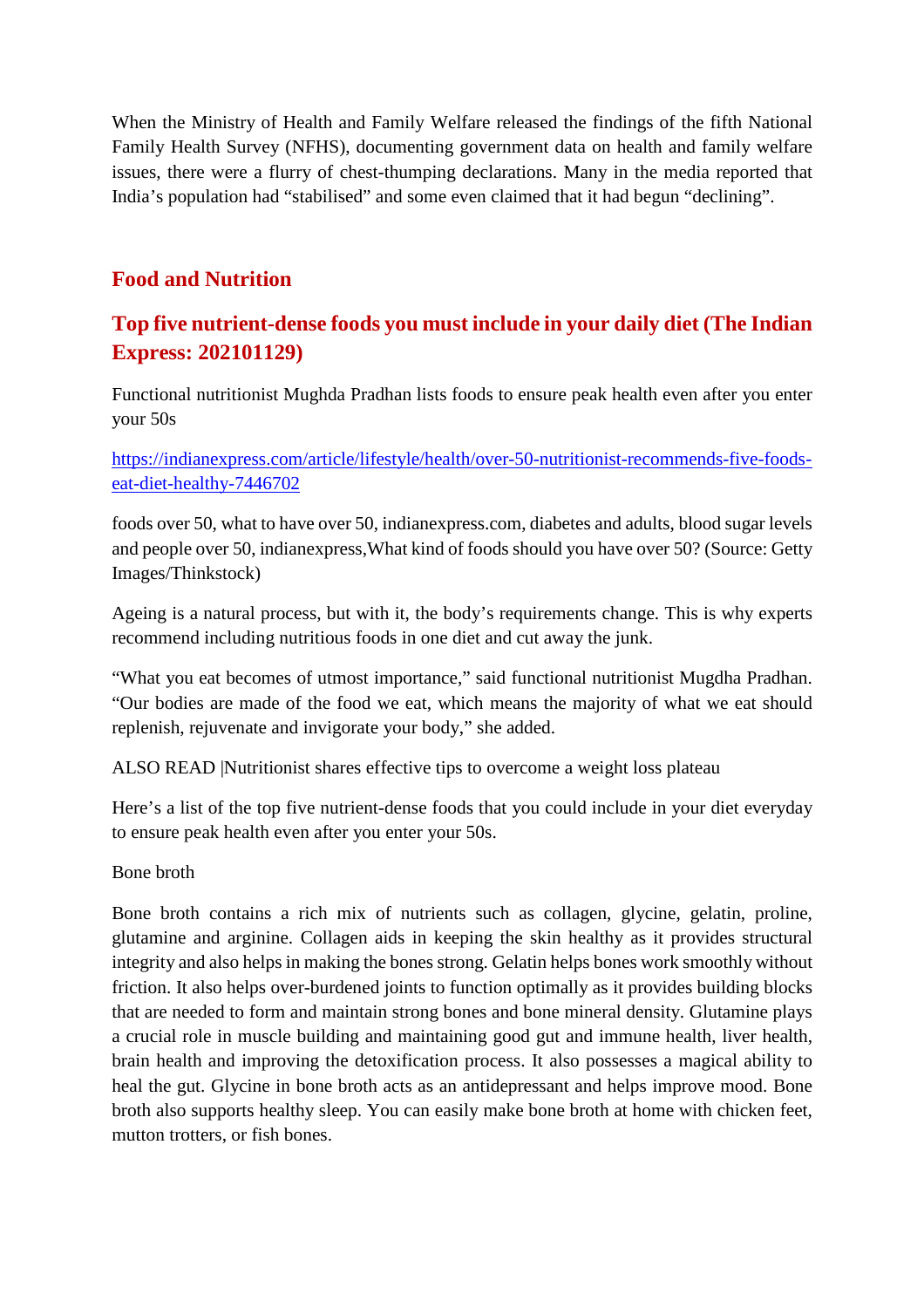#### Eggs

eggs, Egg yolk is loaded with the rest of the essential nutrients such as healthy fats, vitamins, minerals, and antioxidants.(Source : Getty Images)

One of the cheapest and easily available forms of animal protein, eggs are often considered as nature's original superfood. Apart from protein, they are packed with a number of essential nutrients. While the egg white holds about 60 per cent of the high-grade animal protein, the yolk is loaded with healthy fats, vitamins, minerals, and antioxidants. Most people fear eggs because of the fat, nut there are no conclusive research papers proving that the fat and cholesterol from eggs can impact health negatively. Eggs are so versatile, they can be had for breakfast, lunch, dinner, and even as snacks when hungry.

Liver

It is one of the most naturally occurring nutrient-dense foods, and contains the highest density of vitamin A. Liver and other organ foods contain a high amount of folate, iron, vitamin B, vitamin A, and copper.

A single serving of liver is enough to meet one's daily nutritional requirements and curb the threat of nutritional deficiencies. Consuming optimum amounts of the liver is helpful in preventing age-related issues such as eye diseases, inflammation, Alzheimer's disease, arthritis, etc. It is also packed with minerals such as folic acid, iron, zinc, selenium, etc, and is beneficial for improving heart health and increasing hemoglobin levels.

#### Mutton, free-range chicken, seafood

Dietary protens are the building blocks of our body. "Despite the differing schools of thought and contrasting opinions, research has proven that animal protein clocks the highest bioavailability factor, well ahead of plant proteins. This means animal proteins are the most easily assimilated and digestible form of protein for human beings," said Pradhan.

Also, there's no need to fear the fat from red meat; stearic acid in red meat can actually help lose weight since it signals the body to burn more fat. Dark chicken meat is rich in vitamin K2 and chicken skin contains collagen which is good for the body. Low mercury seafood such as pomfret, prawns is not only a good source of protein but also omega-3 fatty acids which are anti-inflammatory in nature. If you want your body to repair and heal on a daily basis then including animal protein in your diet every day is a must.

Ghee, butter, and coconut oil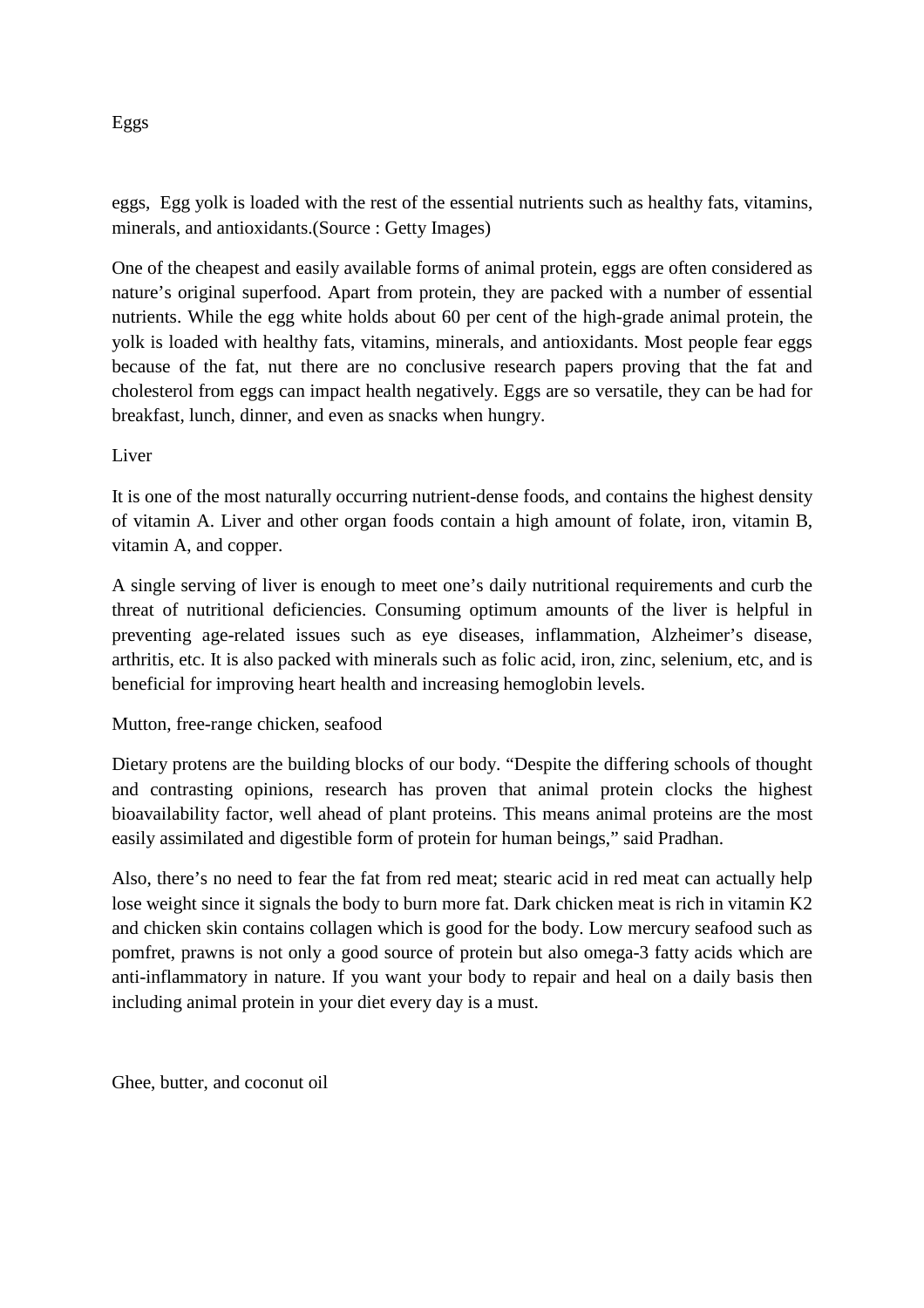nutritious food for children, healthy eating for kids, ghee, benefits of ghee, healthy food, parenting, indian express, indian express news One food which is known to be anti-bacterial, anti-fungal and antioxidant, is A2 ghee – pure desi ghee. (Source: Getty/Thinkstock)

Several studies indicate that refined vegetable oils such as canola oil, groundnut, soybean, safflower, mustard, sesame, cottonseed, palm oil, corn oil, and etc lead to pro-inflammatory conditions when consumed, said Pradhan.

"Ghee, butter, and coconut oil on the other hand are devoid of inflammatory components. These good fats help in preserving the essential cellular integrity, which is what your body needs as you age. These fats also help your skin glow, making it more supple, younger, and taut," she said.

Diets rich in saturated fats also prevent hormonal imbalances because most hormones depend on cholesterol as their base molecule.

#### Organic seasonal fruits

healthy eating, healthy foods, cancer, cancer diet, healthy diet for cancer patients, fruits and vegetables in diet, health, cancer, indian express news Seasonal fruits are a must-have. (Photo: Pixabay)

Including seasonal fruits in our daily diet extends a number of health benefits to the body. They are a great source of various vitamins, minerals, and antioxidants. For those of us that have sweet cravings, fruits are a perfect dessert option. They are literally nature's candy.

"If you are afraid of fruits because of the sugar in them, don't be. The fructose in fruits is not the same as the harmful fructose found in processed foods. The only caveat is that if you have severe diabetes and insulin resistance, then fruits might trigger elevated blood sugar responses," she said.

#### **Obesity**

Obesity rising among children, adults in India; experts raise concern(The Indian Express: 202101129)

https://indianexpress.com/article/lifestyle/health/obesity-among-children-adults-in-indiaexperts-nfhs-survey-experts-7645632/

Healthcare experts have attributed the rise in obesity to unhealthy food choices and lack of physical activity among children and even adults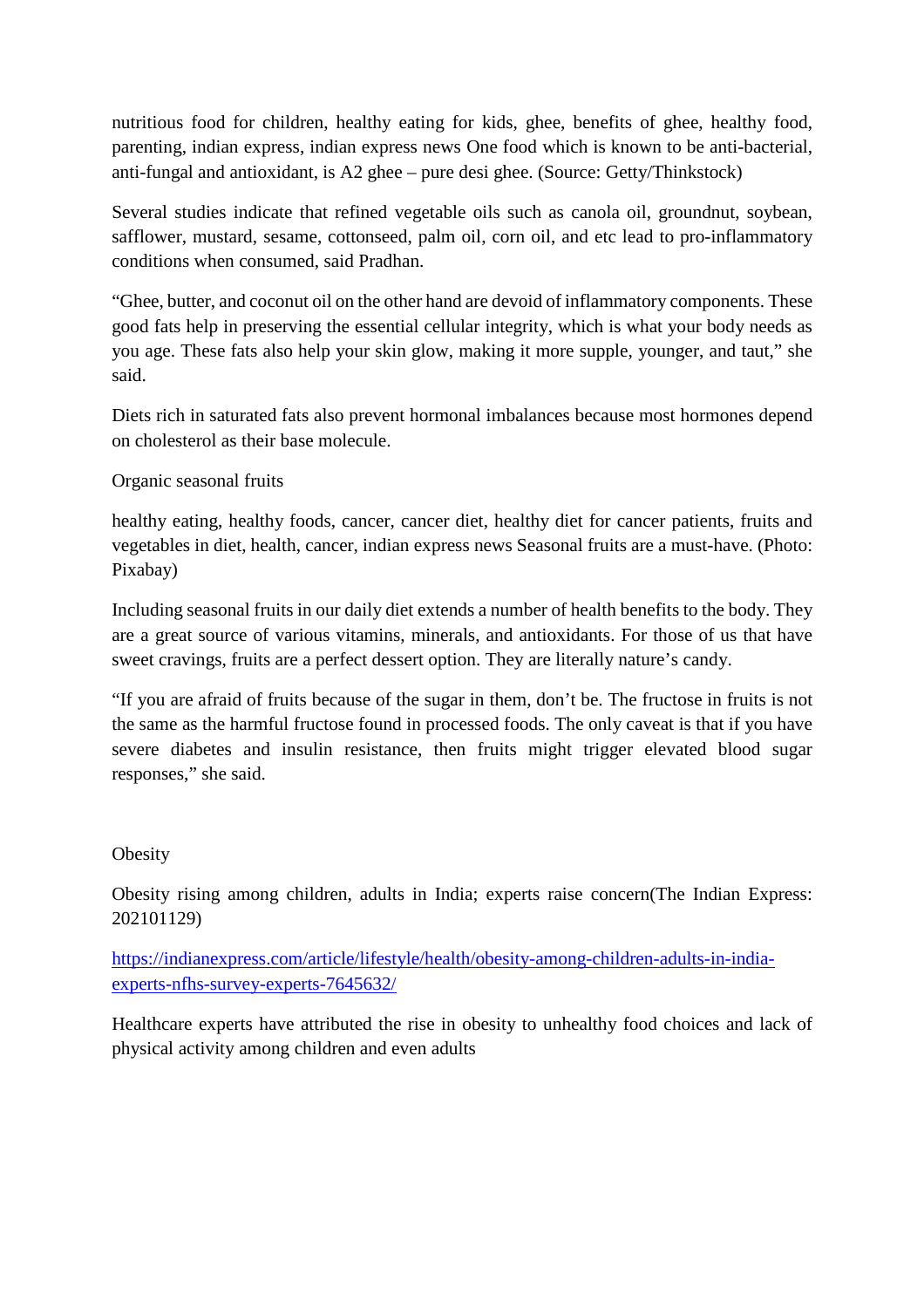octors are concerned because childhood obesity may lead to other morbid conditions that may develop during childhood or in the later years. (Source: Getty Images/Thinkstock)

There has been a rise in obesity among children under five years of age with 33 states and union territories registering a spike in the number of overweight children, according to the latest National Family Health Survey (NFHS).

Experts attributed the increase in obesity to lack of physical activity and unhealthy food habits.

The number of overweight children increased from 2.1 per cent in NFHS-4 to 3.4 per cent in NFHS-5.

Not just children, obesity among women and men also increased.

The percentage of overweight women rose from 20.6 per cent to 24 per cent while in men the number increased from 18.9 per cent to 22.9 per cent, according to the NFHS-5.

According to the NFHS-5, several states and union territories, including Maharashtra, Gujarat, Mizoram, Tripura, Lakshadweep, Jammu and Kashmir, Uttar Pradesh, Delhi, West Bengal, Andhra Pradesh, and Ladakh, have registered increase in the percentage of obesity among children below five years of age in comparison to NFHS-4 conducted between 2015 and 2016.

Only Goa, Tamil Nadu, Dadra and Nagar Haveli, and Daman and Diu registered a drop in the number of overweight children under five years of age, the data showed.

According to the survey data, 30 states and union territories registered a rise in obesity among women while 33 states and UTs recorded an increase in obesity among men.

Men and women were counted as obese whose body mass index was found to be over or equal to 25.0 kg/m2 while children's obesity was counted in terms of weight-for-height.

Healthcare experts have attributed the rise in obesity to unhealthy food choices and lack of physical activity among children and even adults.

Poonam Muttreja, Executive Director at the Population Foundation of India, said behind the trend of increasing obesity among Indian women, men and children over the past 15 years, confirmed by NFHS-5, are rising incomes, poor dietary habits, and unhealthy life choices.

ALSO READ |'Obesity is highly misunderstood; people usually equate food with weight gain': Dr Aparna Govil Bhasker

"Sustained economic growth over the past 15 years has led to a marked increase in people's incomes. We know that obesity among Indians goes up as they become wealthier. In 2015-16, according to NFHS-4, the proportion of overweight or obese men was five per cent among families in the lowest wealth quintile and 33 per cent in the highest wealth quintile," she said.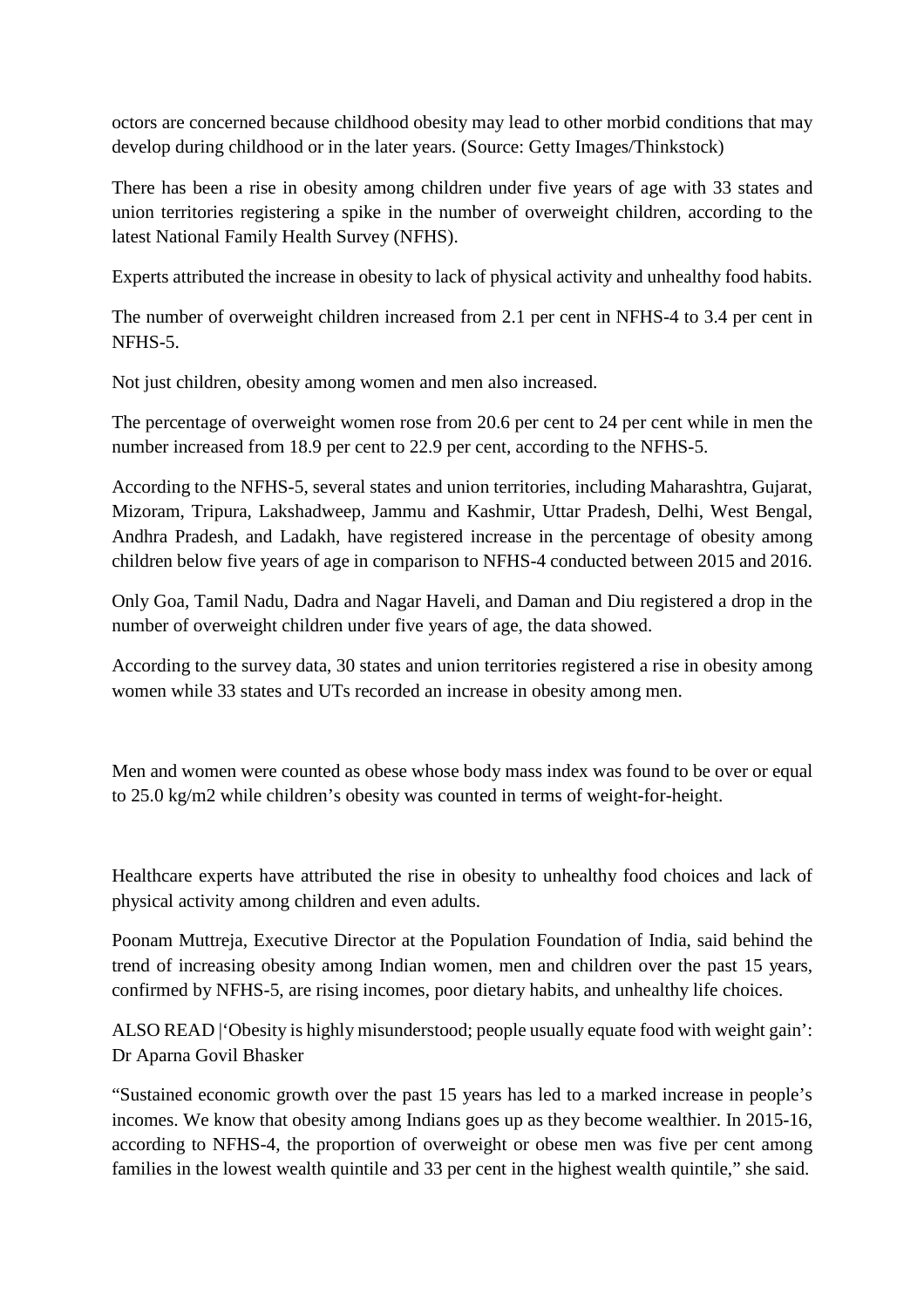"Similarly, the proportion of overweight or obese women was six per cent among families in the lowest wealth quintile and 36 per cent in the highest wealth quintile.

However, blaming rising incomes is not fair.Much has also to do with poor eating habits. The consumption of unhealthy foods (popularly termed junk foods) that are high in calories from sugar or fat and contain little dietary fibre, protein, vitamins, and minerals is known to increase as families become wealthier," Muttreja said.

Besides these problems, a vast majority of Indians do not seem to recognise the importance of leading a healthy and active life. They tend to lead sedentary lives and lack the motivation to doing exercise of any kind including going for walks.

childhood obesity The number of overweight children increased from 2.1 per cent in NFHS-4 to 3.4 per cent in NFHS-5 (Source: Getty Images/Thinkstock)

Sadly, parents do not seem to realise the adverse consequences of these life choice decisions they make on the health and nutritional well-being of children, she added.

Dr Antaryami Dash, Head, Nutrition, Save the Children, India, said every nation is entering into a situation with double burden of malnutrition where there is a co-existence of undernutrition (stunting/wasting/underweight) and overnutrition (overweight/ obesity) at the population level. The prevalence is highest in western and industrialised countries, but gradually catching up in developing countries.

"Although current understanding of the health consequences of overweight and obesity is predominately based on adult studies, increasing evidence suggests that childhood obesity has a number of immediate, intermediate, and long-term health consequences. This is arising out of an obesogenic environment, which includes changing food systems and reduced physical activity," Dash said.

He said although cost-effective interventions such as WHO's 'best buys' have been identified, political will and implementation have so far been limited.

ALSO READ |Childhood obesity is a more serious concern than coronavirus, says Dr Chris van Tulleken

There is a need for effective programmes and policies in multiple sectors to address overnutrition, undernutrition, mobility and physical activity, he added.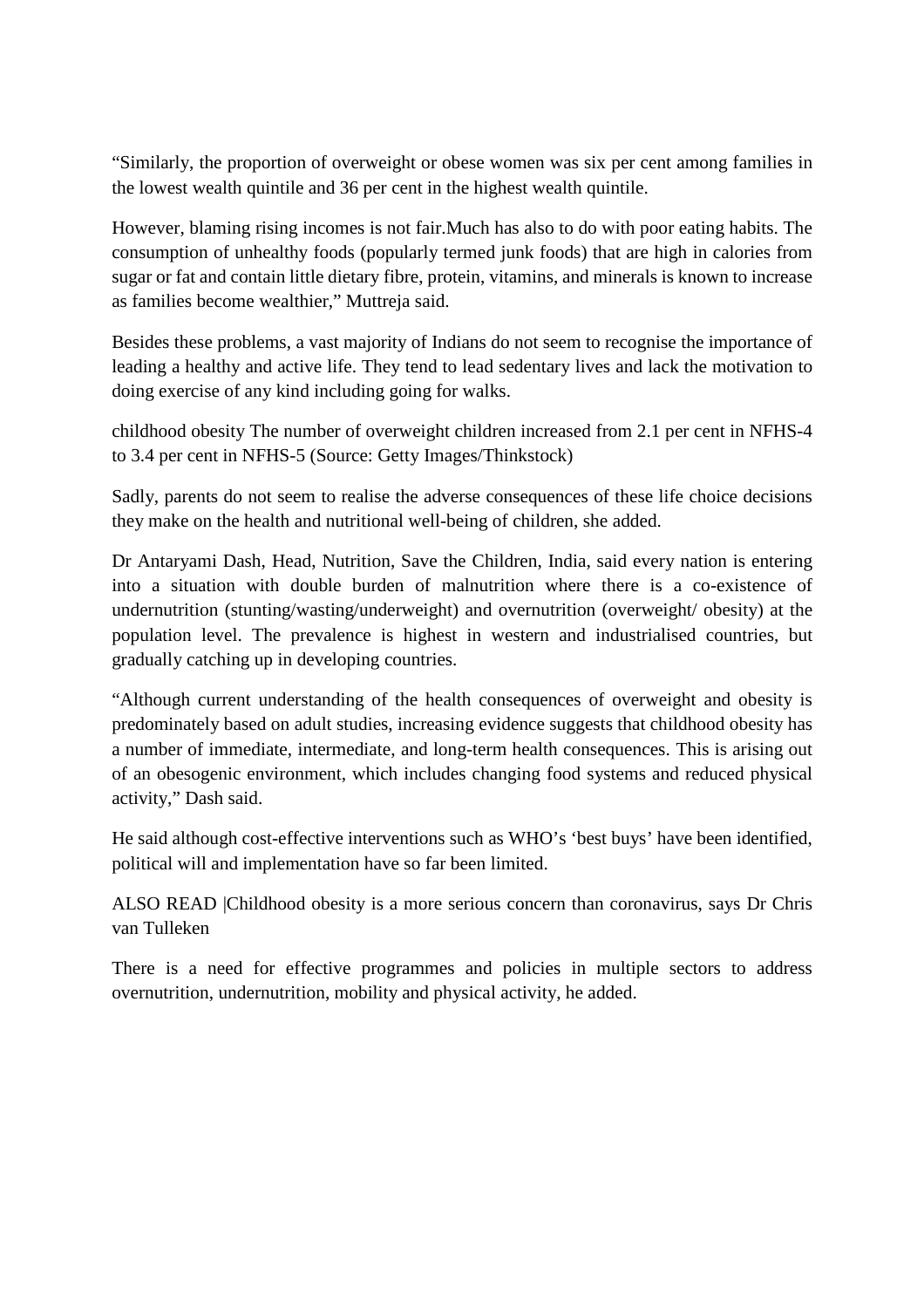# **Olive oil, shea butter and other natural ingredients**

# **Olive oil, shea butter and other natural ingredients for your winter skincare routine (The Indian Express: 202101129)**

https://indianexpress.com/article/lifestyle/life-style/olive-oil-shea-butter-argan-oil-benefitswinter-skincare-routine-7619521/

While all these ingredients are an excellent choice to maintain the skin during the winter season, it's also equally important to stay hydrated.

Winter Skincare, Winter Skincare tips, Winter Skincare essentials, Winter Skincare regimen

The dry winter weather can make the skin look dull.

The harsh winter weather can cause flakiness and dryness of the skin, making it look dull. Therefore, it becomes extremely important to provide the skin with the right nourishment, and keep it hydrated and protected.

As such, Kimi Jain, Head of Retail, Kimirica, shares five natural ingredients that one can add to their winter routine and keep the skin healthy and glowing!

Argan oil

Argan oil is prepared from the kernels that grow on Argan trees. Traditionally, it has been used both orally and topically to improve the health of skin, nails and hair. To fight the dryness that comes with the winter season, argan oil, with its skin-softening properties and power-packed minerals and vitamins, works like a magic potion on the skin, keeping it moisturised and soft.

ALSO READ |Do you need to wear sunscreen indoors? A dermatologist answers

Shea butter

Shea butter is made using the fats extracted from the nuts of the shea tree. "Thanks to its high concentration of fatty acids and vitamins, it is a wonder ingredient to soften and soothe dry, chapped winter skin. Apart from moisturising the skin, shea butter also has healing and antiinflammatory properties, making it safe and effective for all skin types," she said.

#### Olive oil

Olive oil has antioxidant properties that prevent skin cells from potential damage. It is also rich in vitamins A, D, E, and K, which play an important role in treating different skin conditions.

Aloe vera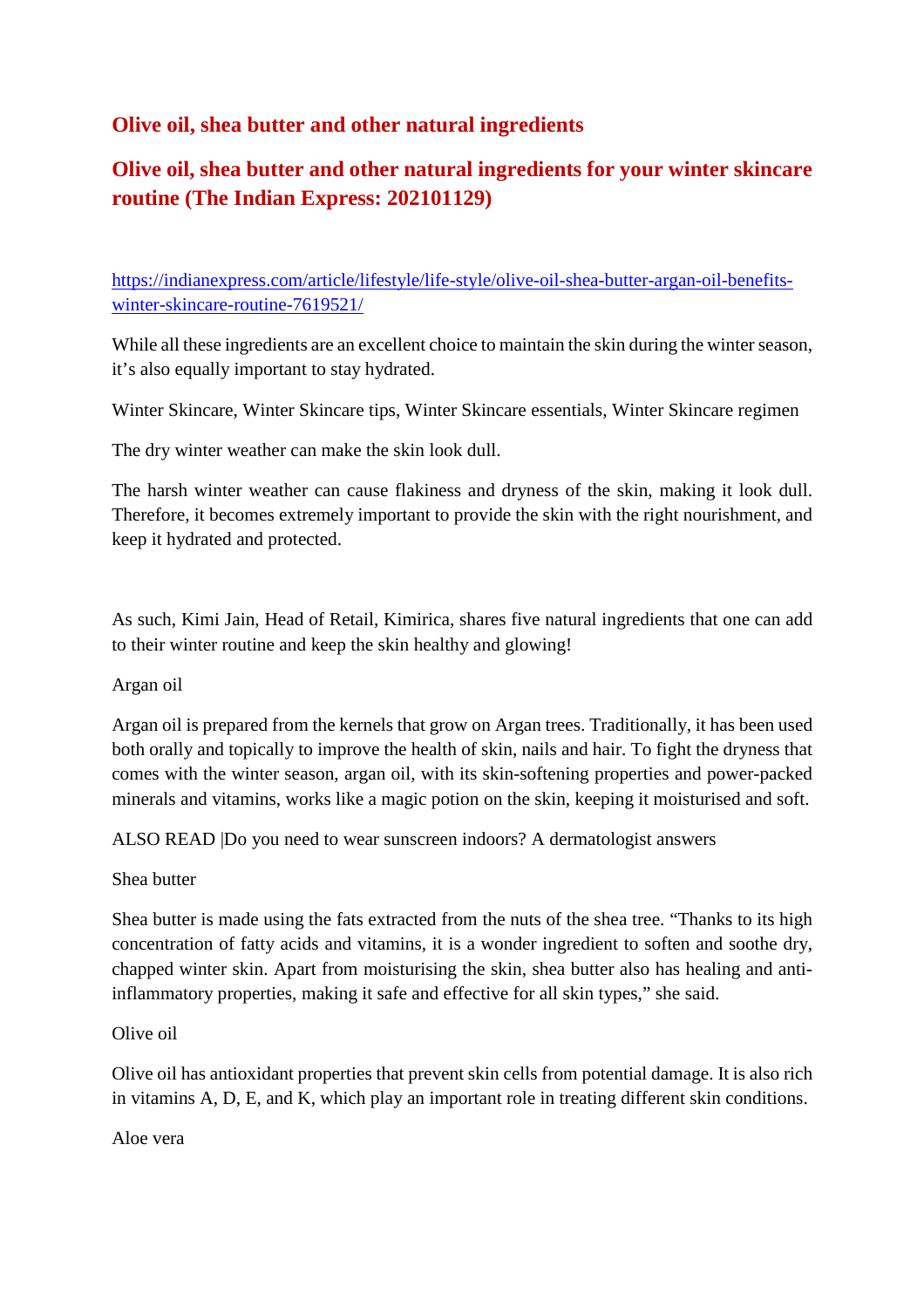"The gel present in aloe vera leaves is rich in vitamins A, C, E and B12. Applying it on the skin daily during the winter season keeps it moisturised, hydrated and supple for long hours. It also produces a cooling effect that protects the skin from sunburns or rashes," she shared.

ALSO READ |Watch: Alia Bhatt reveals her morning skincare routine

#### Vitamin E

To naturally support the appearance and health of the skin, vitamin E plays an important role. Vitamin E is also beneficial in reducing ultraviolet damage to the skin and even serves as an antioxidant. Even though vitamin E oil is thick and hard to spread on the skin, it serves as an excellent moisturizer for dry, patchy skin that's usually common during the winter days.

"While all these ingredients are an excellent choice to maintain the skin during the winter season, it's also equally important to stay hydrated. Drink plenty of water to flush out the toxins from the body, clear out acnes and reduce wrinkles. After all beauty comes from within!" she concluded

# **Pre-diabetes**

# **Pre-diabetes: What is it and how do you know if you have it? (The Indian Express: 202101129)**

An expert said that diabetes "doesn't develop overnight; a series of wrong health choices coupled with environmental and genetic factors predisposes us to this condition."

#### https://indianexpress.com/article/lifestyle/health/pre-diabetes-what-is-it-suggestions-tipsadvice-doctor-7641370

"According to the National Urban Diabetes survey, the estimated prevalence of prediabetes in India is 14 per cent. But, the global prevalence of diabetes is projected to increase by 51 per cent by 2045. As such, identifying and reversing pre-diabetes in young people can help reduce these numbers and ensure overall health of people world over," said Dr Abhishtita Mudunuri, Senior Manager and Diabetologist, MFine.

ALSO READ |Six simple rules diabetics need to follow

Diabetes is a chronic disease which is related to ones lifestyle choices. But, the expert said that diabetes "doesn't develop overnight; a series of wrong health choices coupled with environmental and genetic factors predisposes us to this condition."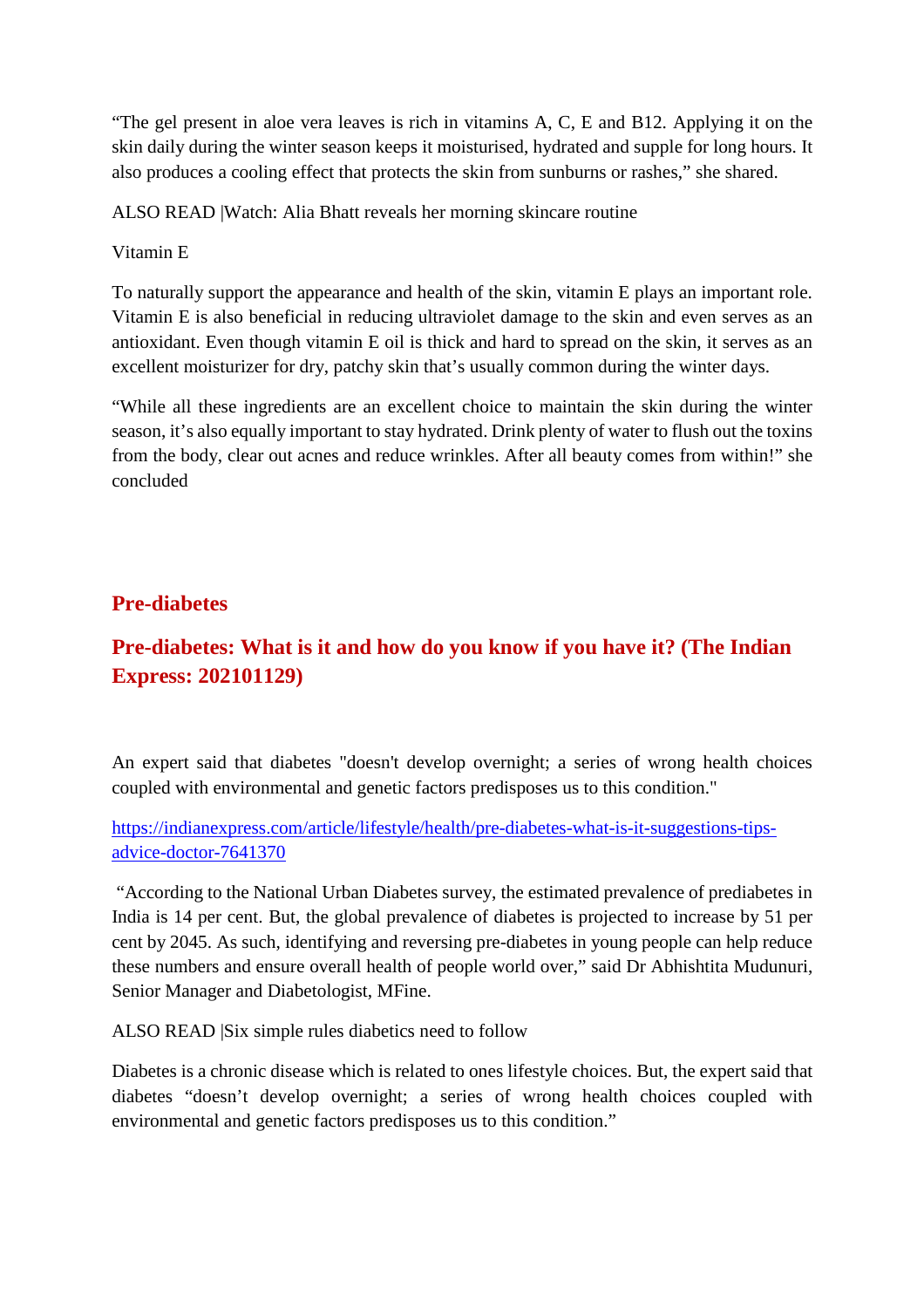"There has been a disproportionate increase in incidence of Type 2 diabetes in children, adolescents and young people in the last decade. This has been attributed a lot to our lifestyle. Identifying prediabetes early and introducing interventions to reverse it can protect us from developing diabetes and its related complications related to it," she told indianexpress.com.

What is prediabetes?

Prediabetes, as the name suggests, can be seen as a precursor to diabetes. It's a state of insulin resistance in our body which, if left neglected, can progress to Type 2 diabetes.

How does this develop?

"Prolonged years of excess carbohydrate intake along with physical inactivity, sleep deprivation and even increased stress levels can work together to develop a state of insulin resistance in your body," the expert explained.

Insulin is a sugar lowering hormone which is usually released through a cascade of reactions in response to food intake. When we follow an unhealthy lifestyle, especially a high carbohydrate diet, higher levels of insulin are released initially (Hyperinsulinemia) which over a period of time leads to a state of insulin resistance in our body .

"When all the excess carbohydrates are stored in our body in the form of triglycerides it will resist the action of insulin and taking in more carbohydrates will only worsen the situation, wherein you progress further into a state of first insulin resistance then prediabetes and then diabetes," she explained.

Who is at risk?

Risk factors for prediabetes are influenced by genetic and environmental factors

Strong family history of diabetes

Past history of gestational diabetes

Overweight or obese individuals

People who have a sedentary lifestyle

Age

PCOS

"These are a few risk factors that can predispose you to early onset of prediabetes or diabetes. If you're following a high carbohydrate diet with a sedentary lifestyle along with inadequate sleep and/or experience increased high stress levels – these strongly influence onset of prediabetes even if there is no genetic predisposition," she said.

Symptoms: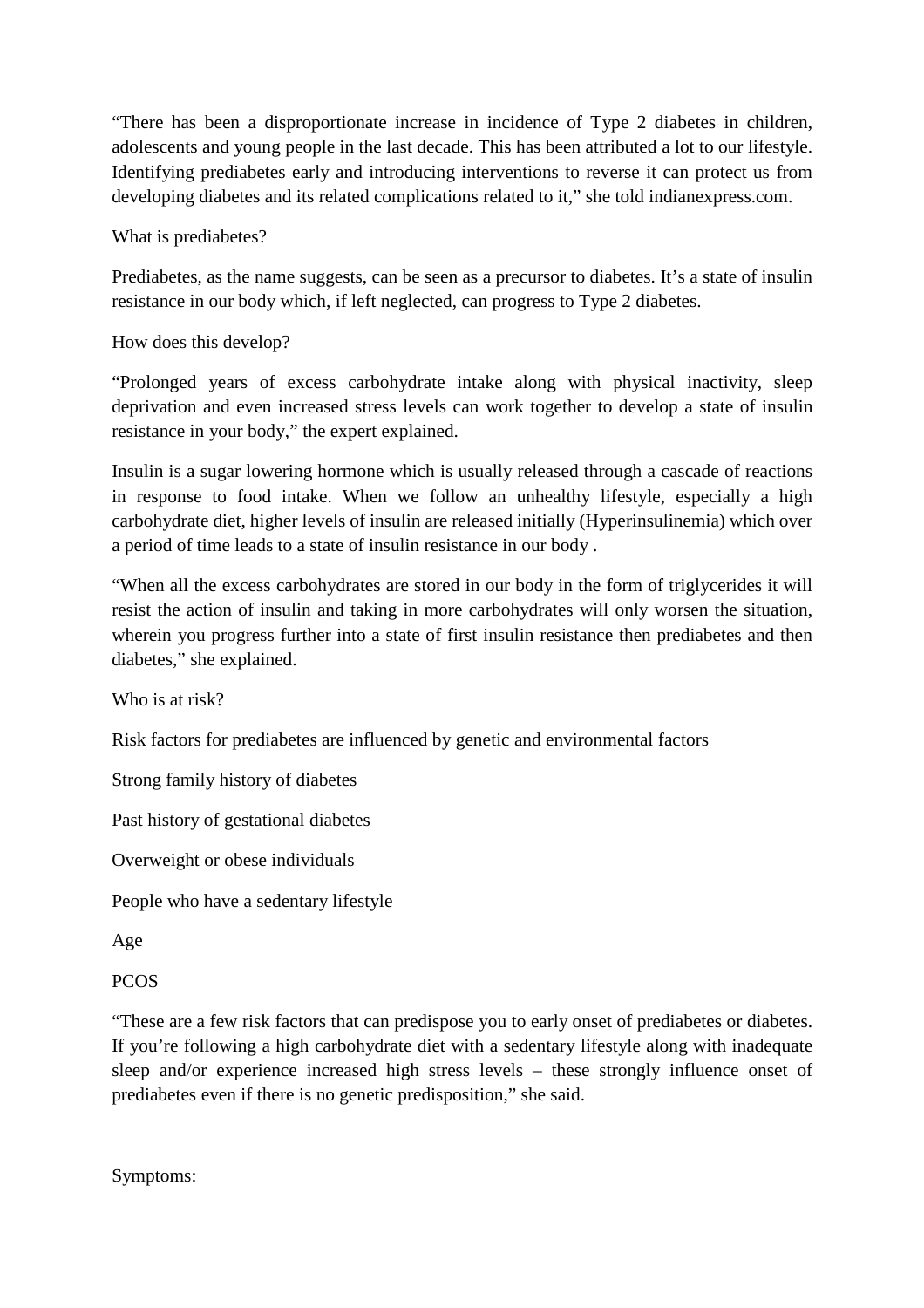Prediabetes usually manifests as: :

1) Skin pigmentation, also known as acanthosis nigricans, which is black velvety pigmentation around the nape of the neck and armpits

2) Difficulty losing weight

- 3) Abdominal adiposity, increased weight circumference
- 4) Skin tags especially around the neck

5) Sugar cravings

6) Lack of energy

7) Feeling drowsy especially after a heavy carbohydrate meal

8) Chronic body pains or headache

9) Hormonal imbalance especially for women especially PCOS

If you are experiencing any of these symptoms you can talk to a doctor to check for prediabetes

diabetes, living with diabetes, diabetes and blood pressure, high blood pressure and diabetes, diabetics, how to manage high blood pressure in diabetics, world diabetes day, indian express news

Diabetes causes damage to the small blood vessels in the body and stiffens their walls leading to high blood pressure. (Photo: Getty/Thinkstock)

How do we diagnose prediabetes?

Diagnosis is done via a blood test:

 $-$ Hha $1c$ 

- Fasting blood glucose
- 2 hours post meal glucose is checked.

Prediabetes is when

– Hba1c is between 5.7-6.4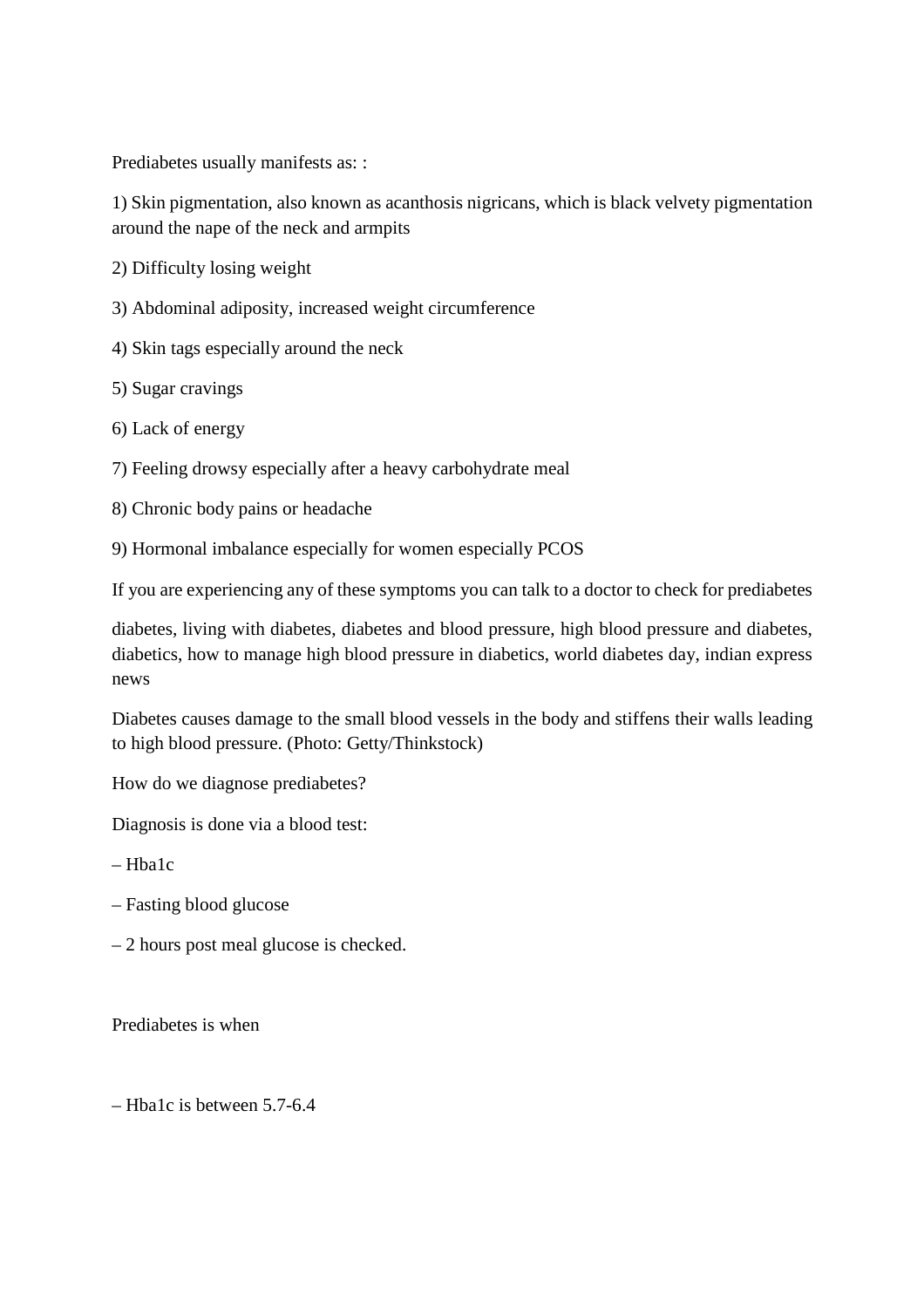– Fasting blood glucose between 100-125mg/dl (also called impaired fasting glucose )

– 2 hours post meal glucose 140-200mg/dl (also called impaired glucose tolerance)

Treatment options

The best approach is to focus on lifestyle changes, suggested Dr Mudunuri.

– Cutting down carbohydrates to less than 30% of the diet is one of the ways. Remember carbohydrates are not essential for diet; proteins and fats are essential .

– Practice intermittent fasting which is based on time-restricted feeding and fasting for 14-16 hours. This will induce a starvation state which will help break down fats as a source of fuel in your body and will also address the root cause of prediabetes and help reverse the state of insulin resistance.

– Physical activity is key to reversal of insulin resistance on a muscle level. Aim for at least 10000 steps, moderate intensity aerobic exercise for 45 minutes at least 3 times a week , and 20 minutes of yoga .

– Meditation and calm music are also good to deal with stressful situations.

ALSO READ |Simple health tips to manage diabetes

– Sleep is important to maintain our circadian rhythm and sleep helps to repair and rejuvenate our body. When you sleep, memory formation happens and also if you don't get adequate sleep, cortisol levels may be elevated and appetite hormones balance may get skewed. Getting <6-7 hours of sleep can influence these mechanisms causing weight gain, cravings, elevated blood glucose or sugar levels.

"Some doctors may choose to prescribe metformin (antidiabetes tablet to control blood glucose levels if there is inadequate response post lifestyle changes. So following a carbohydrate restricted diet, active lifestyle, getting adequate sleep and reducing stress levels will all help reverse a state of prediabetes and prevent progression to diabetes," she said.

Finland's virtual museum to help people cope with Covid-19's psychological impact

"The idea of this museum is to archive the time, but also to support dealing with this very demanding period, to put words to what has happened and to allow us to share our emotions that we've all been through."

finlandThe museum marks milestones during Finland's state of emergency in 2020 and highlights the collective experiences of people in the country. (Photo credit: Museum of Contemporary Emotions)

Finland's Museum of Contemporary Emotions is an online museum that was developed to help the country's people tackle the emotional and psychological impact of the coronavirus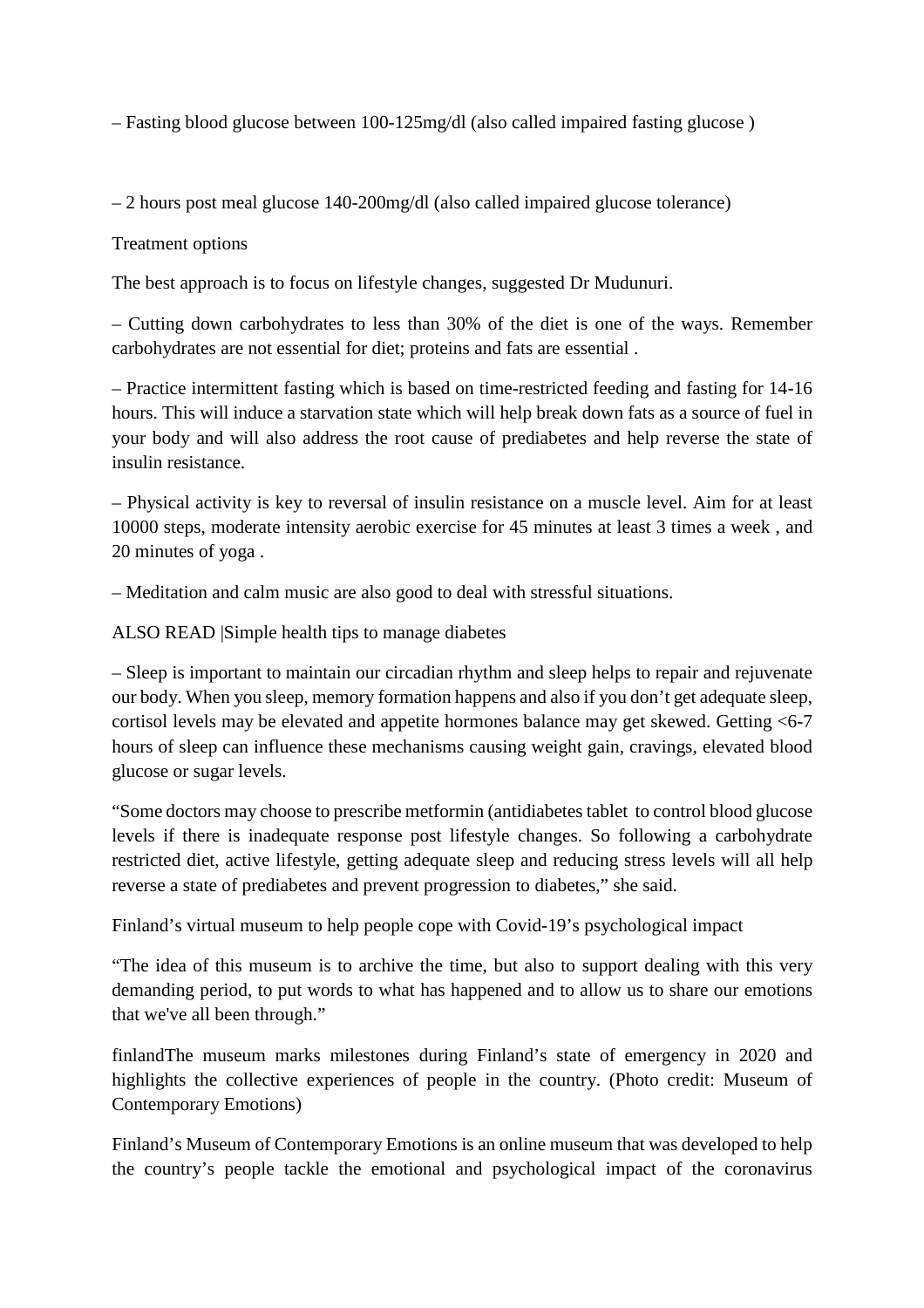pandemic. But the interactive platform may just be relevant for an international audience and its digital form makes it easily accessible for people around the world.

finland The museum marks milestones during Finland's state of emergency in 2020 and highlights the collective experiences of people in the country. (Photo credit: Museum of Contemporary Emotions)

Soon after the coronavirus pandemic resulted in international border closures and forced governments to declare emergencies around the world, countries began rapidly analysing ways in which this global public health crisis could be tackled. Finland went one step further by launching the 'Finland Forward' project in the spring of 2020 "to support the ability of people and society to cope with crises and to strengthen psychological resilience through communication."

ALSO READ |Release pent-up emotions with these three simple yoga techniques

One of the results of this project was the Museum of Contemporary Emotions, launched this October, which attempts to help people reflect on the emotions that were triggered by the COVID-19 pandemic and to recover emotionally.

finland While the museum may have been formed with the coronavirus pandemic in mind, its purpose isn't necessarily limited to the ongoing situation, said Jenny Thuneberg, Communications Specialist at the Finnish Prime Minister's Office. (Photo credit: Museum of Contemporary Emotions)

"This idea of the museum was born in spring 2020 when….we were living in a state of emergency. The purpose was to find a form of archiving the time that we were going through in Finland and globally," said Johanna Kaprio-Papageorgiou, Senior Communications Specialist at the Finnish Prime Minister's Office in an interview with indianexpress.com. "The idea of this museum is to archive the time, but also to support dealing with this very demanding period, to put words to what has happened and to allow us to share our emotions that we've all been through."

finland While not everyone experienced the pandemic in similar ways, some experiences like lockdowns, travel restrictions, restrictions on social gatherings etc, were experienced in similar ways in many countries around the world. (Photo credit: Museum of Contemporary Emotions)

The museum marks milestones during Finland's state of emergency in 2020 and highlights the collective experiences of people in the country. The team behind this initiative told indianexpress.com that it is a product of examining people's feelings and emotions after WHO's declaration that coronavirus was a pandemic, by studying statistics, popular consumption patterns, search engine trends, surveys, trends online and on social media, news, behaviour etc.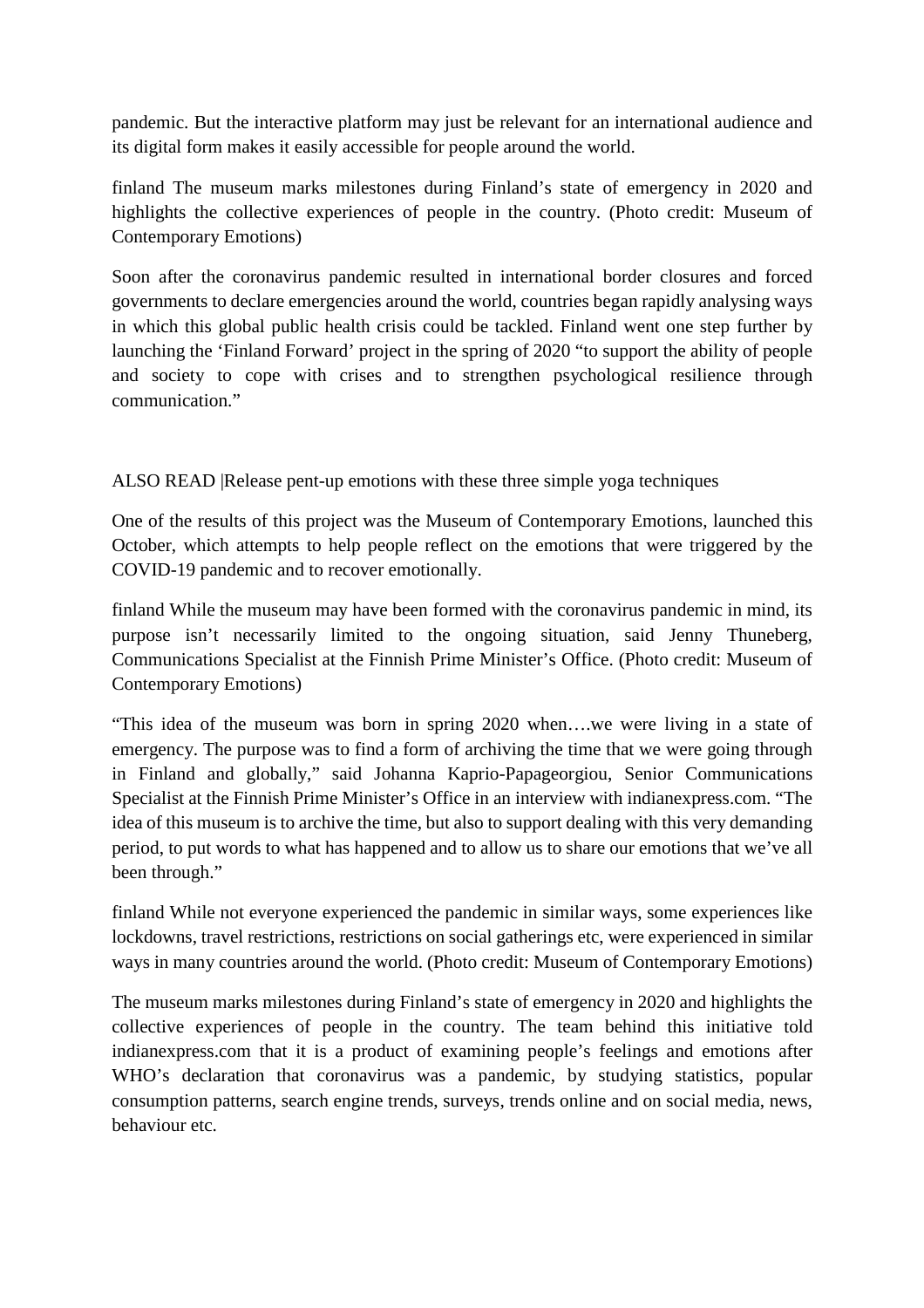ALSO READ |Easy and effective ways to take care of your mental and emotional health

Lockdowns and restrictions on movement in public spaces were implemented rapidly and suddenly in several parts of the world, including in India, with public health regulations demanding strict adherence to protocols. "There was really no time to look at what that does to us as people, what are our emotions, how we feel about it, how we cope with it. We felt that it would be quite important to dig into emotions and show people that this was quite normal and healthy and that other people felt like this," said Tobias Wacker, Creative Director of hasan & partners, a Finnish brand management company that was the creative designer behind this museum.

finland The museum marks milestones during Finland's state of emergency in 2020 and highlights the collective experiences of people in the country. (Photo credit: Museum of Contemporary Emotions)

The brief to Wacker was very simple, he told indianexpress.com: the aim was to create a museum "that would maybe reduce the feeling of loneliness and the emotional impact of the pandemic to the citizens."

A DW report from November 2020 indicated that analysis of data from last year shows that coronavirus infections were lower in Finland than in the rest of Europe. There were several reasons for these low infection rates, according to the report: Finland's swift response to curb spread, its efficient tracking and tracing methods and more importantly, citizen's trust in the Finnish government's handling of the pandemic.

"It really allows people to reflect without anyone telling them that you are right or you are wrong or you should feel like this or that," Wacker said of the museum. "It helps people dive into their own emotions and into the journey of last year, but also a bit on why I feel the way I do. So it is a good self-reflection tool as well."

ALSO READ |Matters of the mind: Don't rush to label challenges as negative

The museum draws on the theory of American psychologist Paul Ekman study of emotions where he states that there are six basic human emotions: anger, surprise, disgust, happiness, fear and sadness. Visitors are encouraged to process their own emotions and engage in selfreflection from the perspective of their experiences during the pandemic.

In many ways, the museum is a representation of the kind of discussions that have been happening in the country. "Mental health issues have been discussed significantly in Finland, especially during the pandemic. When we spoke with psychotherapists and behavioural scientists, they said one of the crucial elements of our ability to keep up with the current situation was to provide people the experience of being seen and heard. So we tried to create that kind of the people of Finland," explained Päivi Tampere, Head of Communications at Finland's Prime Minister's Office.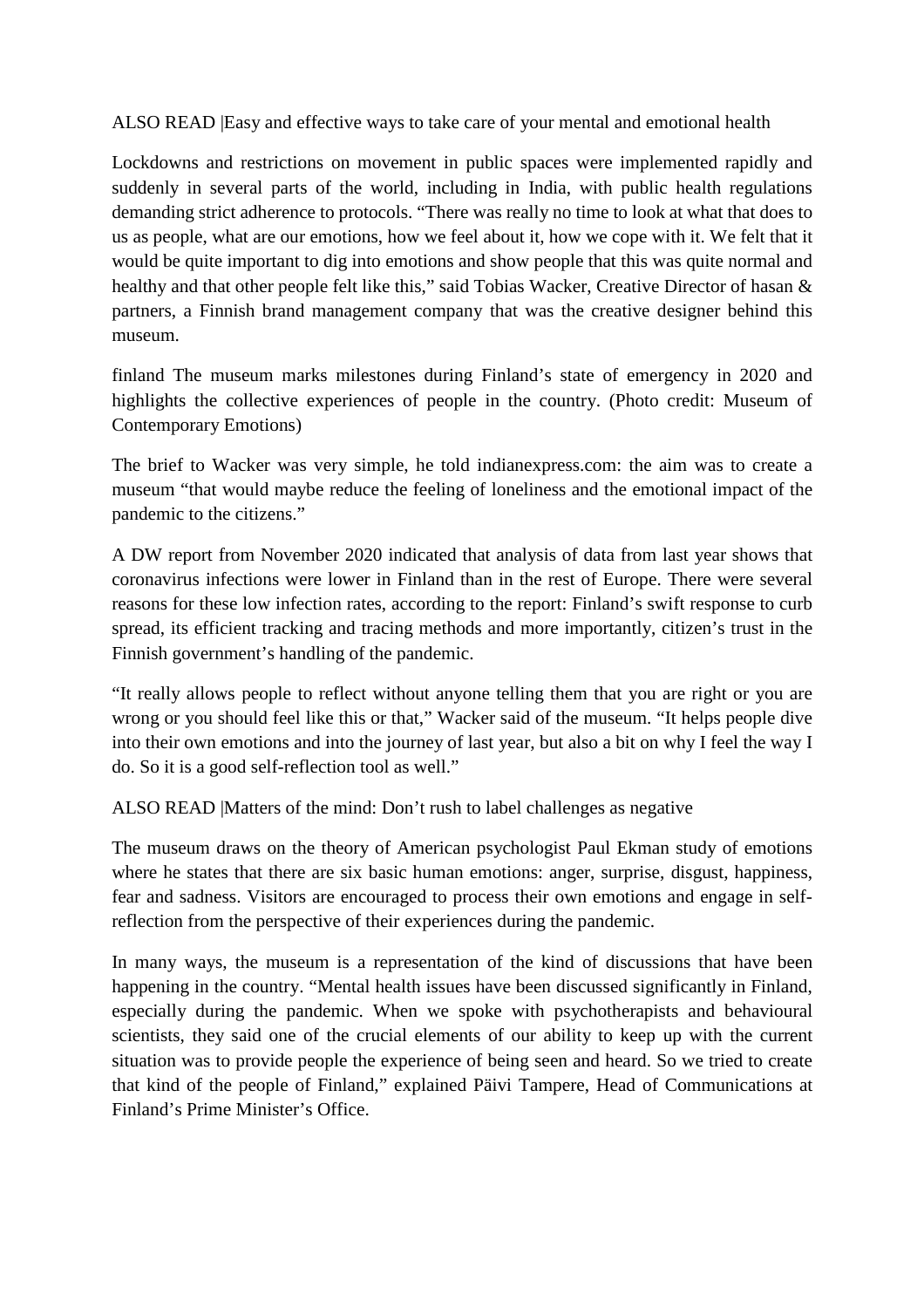While the impact of the pandemic on physical health has been given great importance, many governments have paid less attention to and ignored the pandemic's psychological and emotional impact on individuals and families from different socio-economic and cultural groups. "It is not characteristic of Finns to talk about feelings," said Kaprio-Papageorgiou. But that may be changing, and the museum is a reflection of this development that can be seen in Finnish society.

"Topics like diversity, mental health, equality, are extremely important, and Finland has always been a very open and equal society, which has to do with the Scandinavian state where every individual is important. But it hasn't always been that way, it's been a closed society as well," explained Wacker. "It has become very normal here to talk about emotions and one of the biggest topics to talk about is mental health."

ALSO READ |Are you emotionally intelligent enough to deal with work stress?

While not everyone experienced the pandemic in the same way, some experiences like lockdowns, travel restrictions, restrictions on social gatherings etc, were experienced in comparable ways in many countries around the world. While the museum was largely created with a Finnish audience in mind, Wacker believes that its message and concept is relatable for people elsewhere as well.

finland The museum draws on the theory of American psychologist Paul Ekman study of emotions where he states that there are six basic human emotions: anger, surprise, disgust, happiness, fear and sadness. (Photo credit: Museum of Contemporary Emotions)

"It was of course made for Finland and the examples we used are (local) but the idea is very universal. The pandemic was hitting everybody in the same way," he said. "Usually things impact one country heavier than others, but many things were universal." Wacker points to experiences like remote teaching and staying at home that were witnessed in most countries.

He believes that the timing of the launch of the museum has been just right. "If we had opened last June, there wouldn't have been much to look into." The first wave of the pandemic hit the world so unexpectedly and so suddenly, that there wasn't enough scope for people to introspect on mental health and feelings. Now, with people having become more accustomed to existing alongside the everyday restrictions and challenges that the pandemic has brought, they perhaps now have an opportunity to reflect.

While the museum may have been formed with the coronavirus pandemic in mind, its purpose isn't necessarily limited to the ongoing situation, said Jenny Thuneberg, Communications Specialist at the Finnish Prime Minister's Office. "I've realised that the museum works even outside the Covid-19 situation. It's like you are talking with a friend or a therapist; a person who reflects on feelings so that they can be used in a universal way."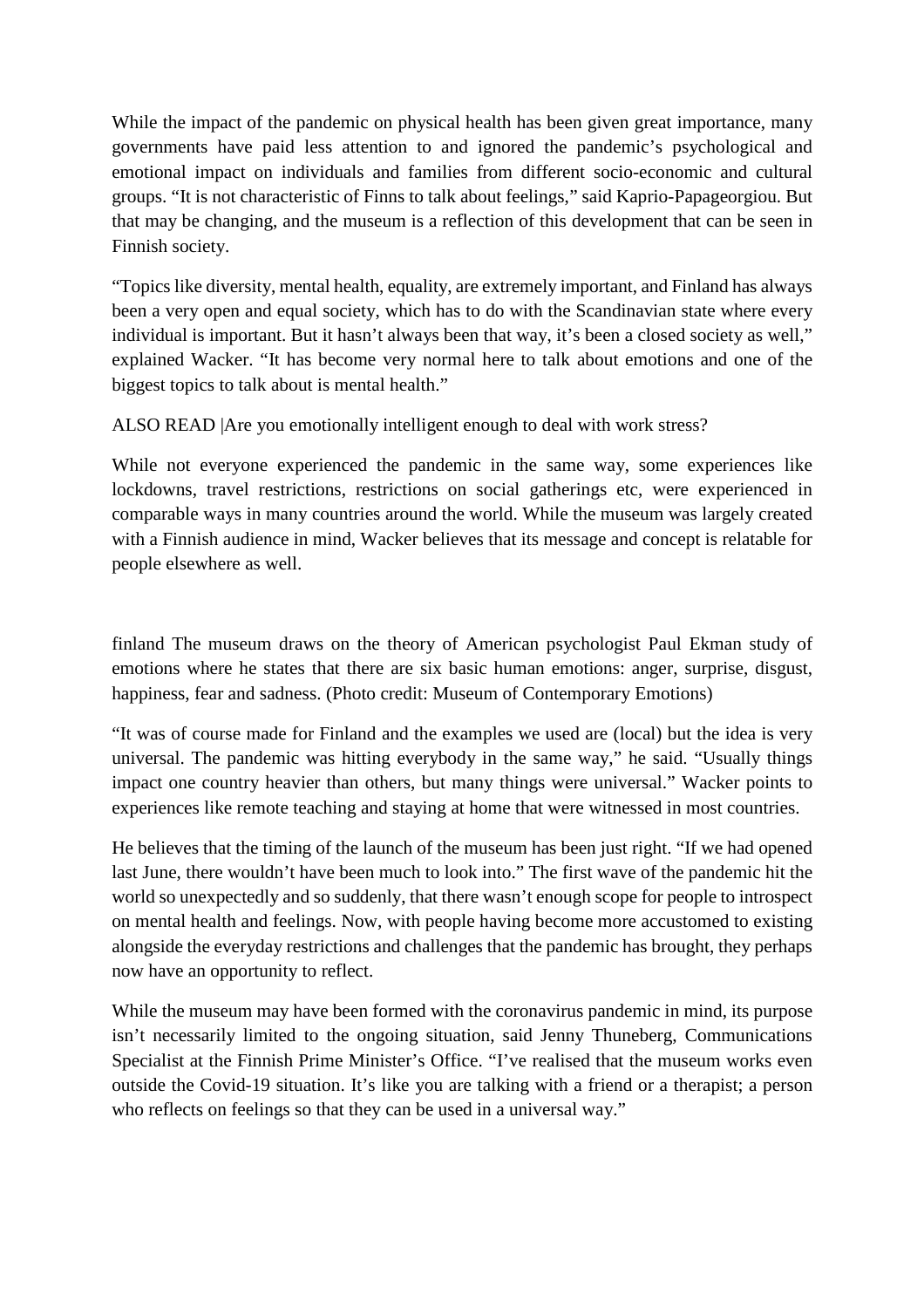#### ALSO READ |Matters of the Mind: When things go south

Although built with Finland's residents in mind, this museum can be accessed and experienced by people around the world. In the process, the team behind the Museum of Contemporary Emotions hopes that people find the assistance that they need to help them cope. "The core idea is that it is a tool for self reflection, whenever you are willing and ready to do it," said Tampere.

# **Ayurevidic**

# **Struggling with loss of taste and smell? These Ayurvedic tips can help (The Indian Express: 202101129)**

https://indianexpress.com/article/lifestyle/health/struggling-loss-taste-smell-ayurvedic-tips-7644647/

"The good news is that you can take the help of home remedies to get your smell and taste back on track" said Dr Nitika Kohli

How can i get my taste and smell back after covid-19, how to regain taste and smell post-covid, ayurvedic ways to regain taste and smell post-covid, ayurvedic tips to regain taste and smell, indianexpressonlineThese Ayurvedic tips can help you regain your sense of taste and smell. (Photo: Getty/Thinkstock)

The pandemic has been an incredibly difficult period of time. Long bouts of lockdowns and masks are now a part of our everyday lives. But, for those of you who are recovering from the dreaded virus, it might be possible that you still cannot taste and smell things. Ayurvedic practitioner Dr Nitika Kohli shares in an Instagram post, "Some got their sense of taste and smell back after recovery while others are still struggling."

ALSO READ |People can 'see' flavour of foods before tasting them

She talks about the ways in which you can regain your sense of taste and smell. "The good news is that you can take the help of home remedies to get your smell and taste back on track." Check out the post here:

Read the suggestions here:

Sesame oil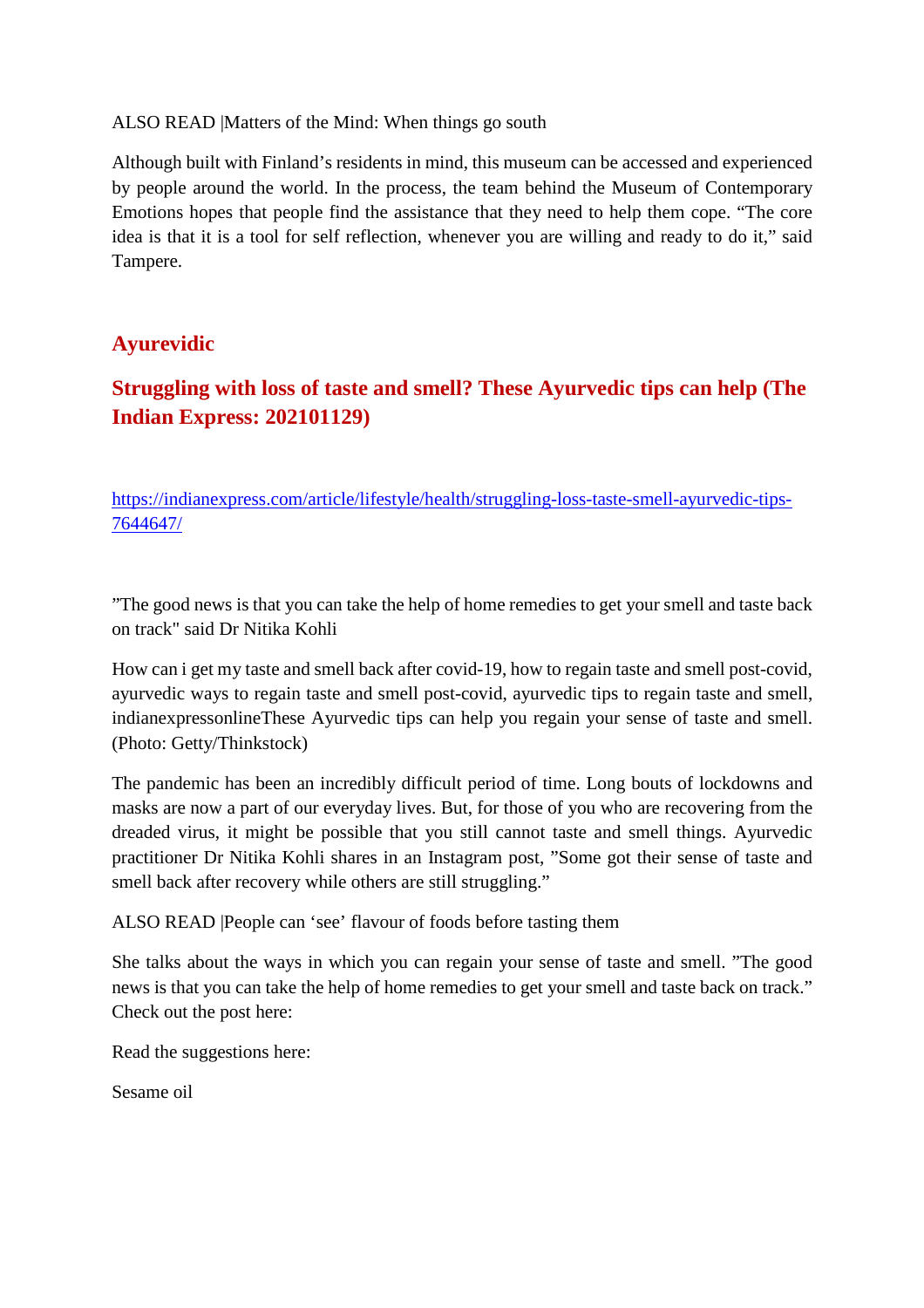The use of sesame oil in Ayurveda is abundant. Said to be highly beneficial for improving strength and digestive function, Dr Kohli suggests that you use one drop of the oil in each nostril every day for "at least a month to achieve best results."

#### Ginger

Ginger is widely known to be a powerful antioxidant. Used as a flavouring agent for different cuisines, the root vegetable contains various antioxidants which are necessary to combat stress or disease. To use ginger as a method to get your taste and smell back, Dr Kohli suggests consuming a small piece of raw ginger daily at regular intervals. "The strong aroma of ginger can help enhance your sense of taste and smell."

ALSO READ |New therapies for declining sense of smell come closer to reality

#### Stay hydrated

Drinking water is possibly one of the easiest lifestyle changes to incorporate into your daily routine. Along with helping your body to regulate heat and keeping your skin hydrated, water may also help to regain your sense of taste and smell. Dr Kohli says, "Drinking water regularly will ensure your body is getting rid of toxins. It keeps the body hydrated."

# **Omicron variant**

# **Scale up supplies: On Omicron variant (The Hindu: 202101129)**

https://www.thehindu.com/opinion/editorial/scale-up-supplies-the-hindu-editorial-onomicron-variant-and-the-need-to-scale-up-vaccine-supply/article37742370.ece

Vaccines must be made widely available across the world if the pandemic is to end

A new Greek tragedy has risen with the World Health Organization (WHO) designating Omicron, a SARS-CoV-2 variant, as a 'variant of concern' (VOC). While it took WHO several weeks to designate older VOCs such as Alpha, Beta and Delta as a VOC when they emerged, in the case of Omicron, which was first confirmed in Botswana, it moved without even waiting for reports on the variant's increased likelihood to cause disease and whether it is denting the normal public health response. Omicron has now been confirmed in South Africa, Botswana, the U.K., Germany, Italy and travellers into the Netherlands and Israel. It reportedly has over 50 mutations, 32 of which are on the spike protein, which binds to human cells and is the preferred target for vaccines. Several of the mutations confer the virus resistance to monoclonal antibodies (mAbs) such as etesevimab, bamlanivimab, casirivimab and their combinations. Antibodies are the first line of defence against viral infection and mAbs are used in treatment. However, it is important to emphasise that every single mutation does not independently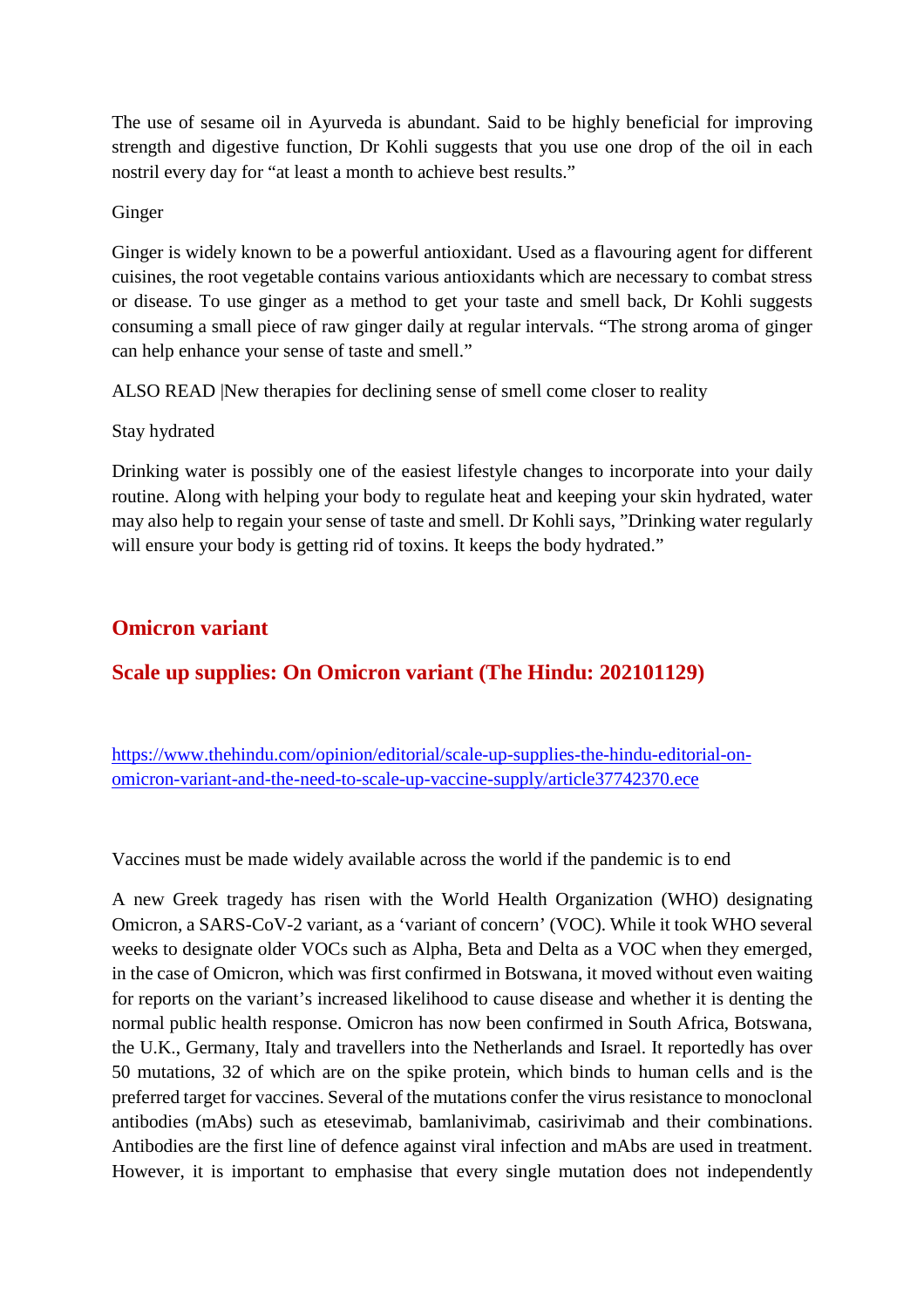increase virulence and combinations of them might sometimes temper, and sometimes aggravate, virus properties.

The virus has been detected in comparable numbers only in South Africa's Gauteng province, but the variant comprises over 90% of the fraction of genomes from those who tested positive there within just 10 days. Some nations have already imposed travel bans on flights from South Africa. Given that Omicron is a variant of the virus that can be detected by the PCR test, these countries, rather than imposing a ban, should have taken the more considered step of screening passengers and followed the usual protocols of isolation and treatment. India has done well so far to adhere to this system and observing caution. Detecting a variant in a country does not imply it originated there. Travel bans punish South Africa for its transparency and forthrightness in alerting the world to this variant. South Africa's number of daily infections — 2,828 on Friday — pales in comparison to daily numbers in the United States, Germany and Britain. However, a little over 10% in Africa have received one dose of a vaccine, compared with 64% in North America and 62% in Europe. The panic over the variant shifts blame away from the world's colossal failure in not making more vaccines available in Africa even as many countries roll out third doses. From day one, the science was clear cut that the pandemic cannot end unless the whole world is protected. India must scale up supplies to COVAX, the international consortium seeking to vaccinate countries with limited access, as well as coax countries with surplus stocks to do so.

#### **ovaxin elicits immune**

#### **ovaxin elicits immune memory to virus, study finds(The Hindu: 202101129)**

https://www.thehindu.com/sci-tech/science/covaxin-elicits-immune-memory-to-virus-studyfinds/article37725322.ece

The conclusions that can be robustly based on the study results are limited at this stage

A small study conducted on 71 individuals who received two doses of Covaxin found that the vaccine generates antibodies and easily detectable memory B cell and T cell responses in many recipients. The study has been posted on a preprint server medRxiv. Preprints are yet to be peer-reviewed and published in a scientific journal.

The multi-institutional research, which is led by a team of scientists from Delhi's National Institute of Immunology, found that immunological memory to the virus and the variants after full vaccination seemed to last up to six months in many individuals. The cellular immune responses in the form of memory B cells and memory T cells seen in most vaccinated people would mean that the immune system can respond swiftly and provide protection in case of a breakthrough infection.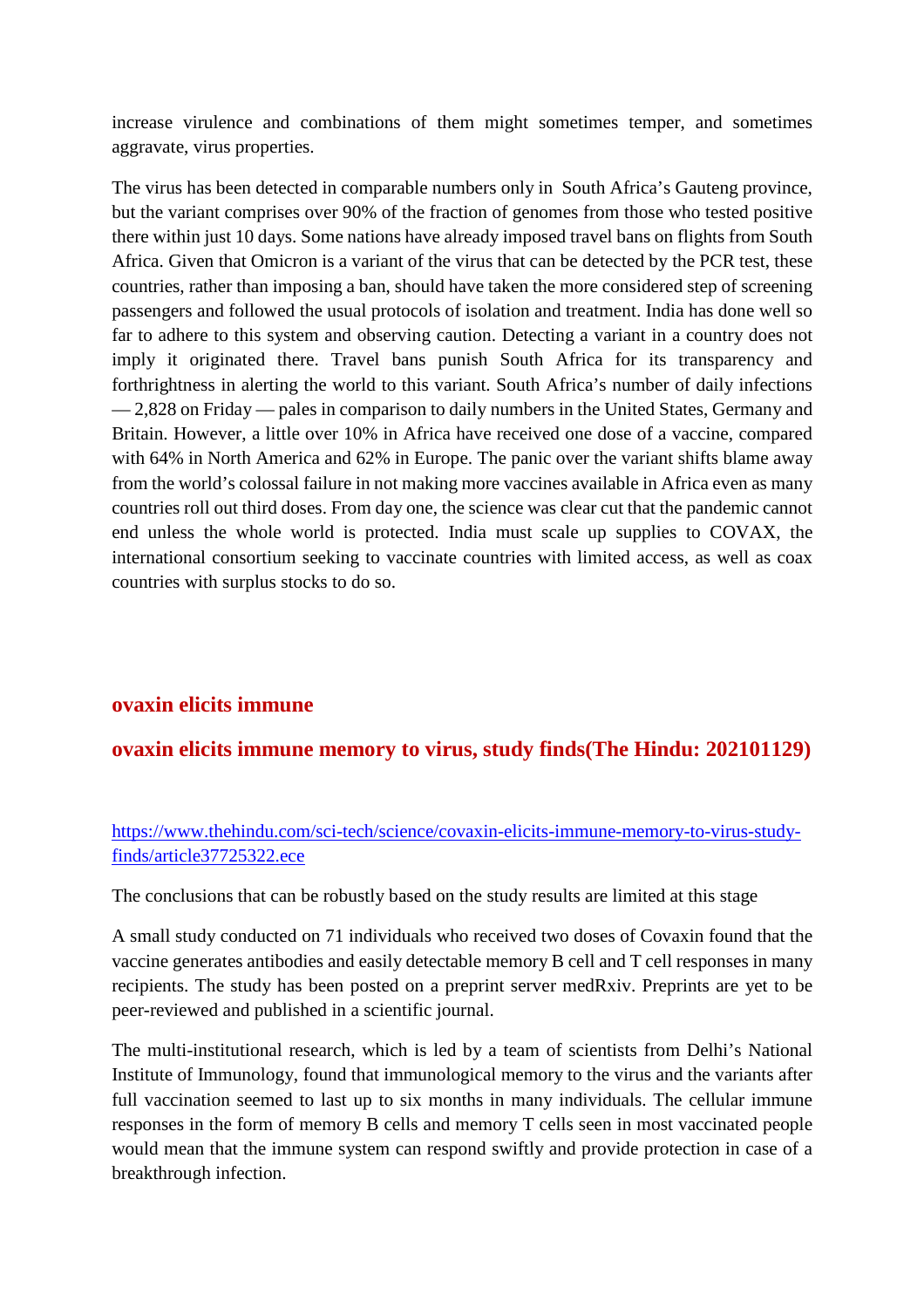# **Paxlovid**

# **Paxlovid may be huge advancement for all coronaviruses: Gagandeep Kang(The Hindu: 202101129)**

https://www.thehindu.com/sci-tech/science/paxlovid-may-be-huge-advancement-for-allcoronaviruses/article37598642.ece

Treatment of people infected with SARS-CoV-2 virus to prevent death and hospitalisation got a shot in the arm when Pfizer announced via press release encouraging results of an interim analysis of a phase-2/3 trial of the antiviral drug paxlovid. The drug showed 89% efficacy in preventing hospitalisation and death in certain high-risk groups when treatment was started within five days of symptom onset. The announcement comes about a month after Merck's antiviral was found to have 50% efficacy in preventing COVID-19 death and hospitalisation.

In an email, Dr. Gagandeep Kang, Professor of Microbiology at CMC Vellore explains the significance of paxlovid antiviral for treatment, its mode of action, and the need for a combination therapy to reduce the chances of the virus developing resistance.

# **Mental illness**

# **Evolution of immune mechanisms can shape genetic risk of mental illness(The Hindu: 202101129)**

https://www.thehindu.com/sci-tech/science/evolution-of-immune-mechanisms-can-shapegenetic-risk-of-mental-illness/article37725480.ece

How changes to our genome caused by natural selection increase the risk of mental illnesses is a deep biological issue

Evolution is a process of natural selection in which traits that improve the fitness of the organism to survive the challenges posed by its surrounding environment. However, genes have multiple effects: The very same genes that are responsible for improving an aspect of the fitness of the organism may have other contributions too, such as increasing the risk for a noncommunicable disease. A paper published recently in Scientific Reports shows that this may be the case also with some severe mental illnesses, like schizophrenia and bipolar disorder.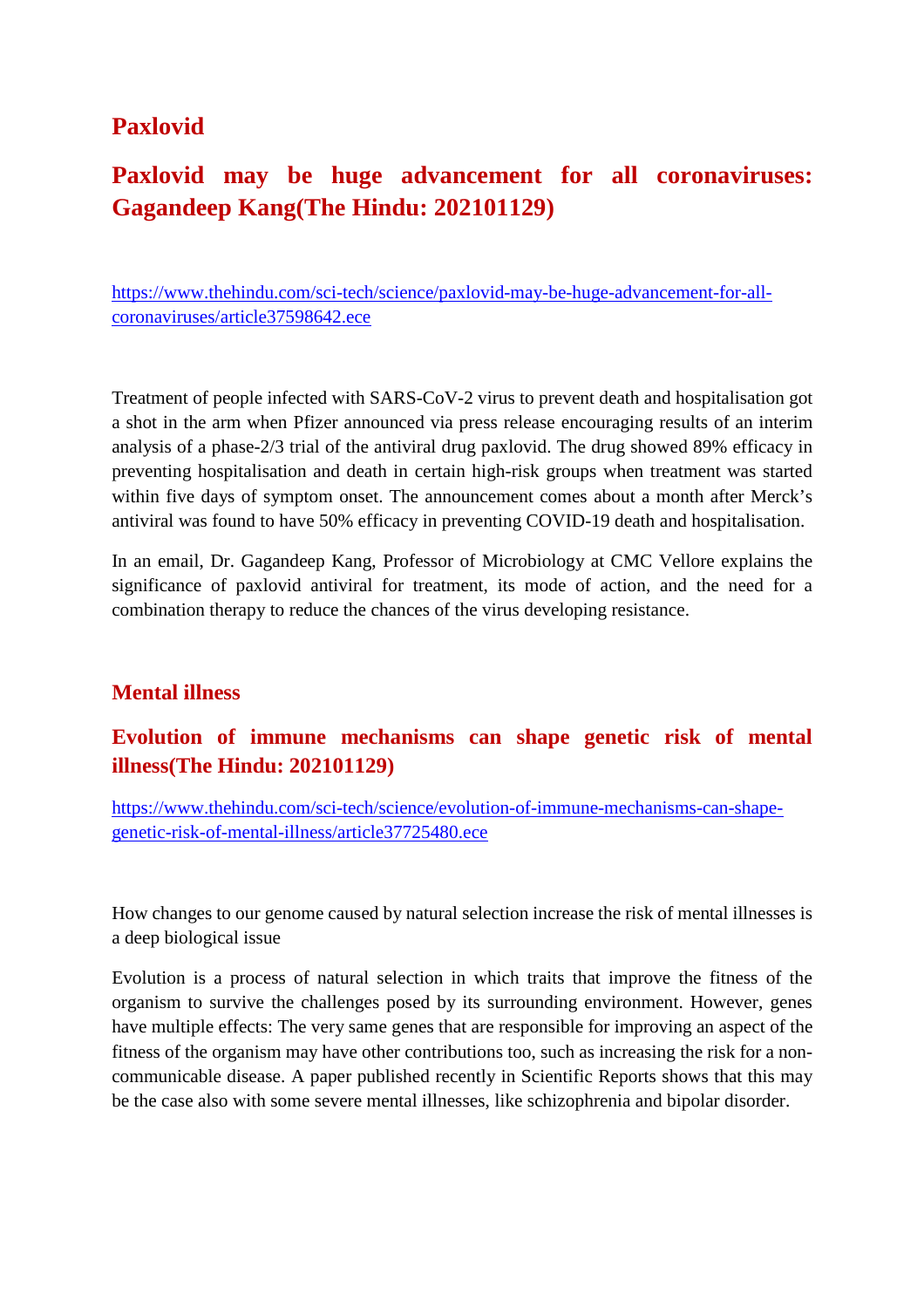# **Coronavirus**

**कनेरायसेकहा-आरटीपीसीआर जांच और िनगरानी बढ़ाए,ं अंतरराीय उड़ानकसमीा होगीकोरोना:राय कड़ेिनयम लागूकर**

**(Hindustan: 202101129)**

https://epaper.livehindustan.com/



बगलु ममहानगर पािलका के कमचारी रिववार को िफर सड़क पर उतरे

और लोगों को मास्क पहनने के लिए चेताया।● एएनआई



#### **िवदेशी याियको याा का पूरा िववरण देना होगा**

कोरोना के नए खतरे को देखते हुए केंद्र ने रविवार शाम नई गाइडलाइन जारी की। इसमें कहा गया है कि विदेशी यात्रियों को सफर शुरू करने से पहले अपनी 14 दिन की पूरी यात्रा का विवरण देना होगा। निगेटिव आरटीपीसीआर रिपोर्ट एयर सुविधा पोर्टल पर अपलो<mark>ड करनी होगी। <mark>ब्योरा</mark></mark>

#### **टीकको चकमा देसकता हैनया प: डॉ. गुलेरया**

एम्स के प्रमुख डॉ. रणदीप गुलेरिया ने रविवार को कहा कि ओमीक्रोन वेरिएंट के स्पाइक प्रोटीन क्षेत्र में 30 से अधिक परिवर्तन मिले हैं जो इसे <mark>प्रतिरक्षा तंत्र से बचने की क्षमता विकसित करने में मदद कर सकता है। यही कारण है कि यह टीकों को चकमा देने में सक्षम हो सकता है। **ब्योरा**</mark>

#### **नई िदली | िवशेष सवं ाददाता**

दनिया में कोरोना वायरस के नए स्वरूप ओमीक्रोन के बढ़ते खतरे को देखते हए केंद्र ने राज्यों को सतर्क किया है और तुरंत कड़े नियम लागू करने .<br>को कहा है। केंद्रीय स्वास्थ्य सचिव राजेश भूषण ने राज्यों को लिखे पत्र में कहा है कि खतरे वाले देशों से आने वाले सभी यात्रियों की आरटीपीसीआर जांच सुनिश्चित करें और जो यात्री संक्रमित पाए जाएं उनके नमने जीनोम सिक्वेंसिंग के लिए भेजें। उधर, सरकार अंतरराष्ट्रीय उड़ानें शुरू करने पर फिर समीक्षा करने जा रही है।

बहत सतर्क रहें:भूषण ने कहा कि 'ओमीक्रोन' को डब्ल्यूएचओ ने चिंता वाला वेरिएंट घोषित किया है, इसलिए बहुत ज्यादा सतर्क रहने की जरूरत है। स्वास्थ्य मंत्रालय ने उन सभी देशों को खतरे वाले देशों की सची में डाल दिया है, जहां-जहां इसके मामले मिल रहे हैं। इन देशों से सीधे या कहीं और से होकर आने वाले यात्रियों को एयरपोर्ट पर ही आरटीपीसीआर टेस्ट कराना होगा। सात दिन के होम क्वारंटाइन में रहना होगा।

आरटीपीसीआर टेस्ट बढ़ाएं: कहा गया है कि आरटीपीसीआर टेस्ट बढ़ाएं क्योंकि हाल के दिनों में कमी आईहै। ऐसे हॉटस्पाट पर खास नजर रखें जहां बीते कुछ दिनों में मामले तेजी से बढ़े हैं,वहां तुरंत टेस्ट बढ़ाएं।